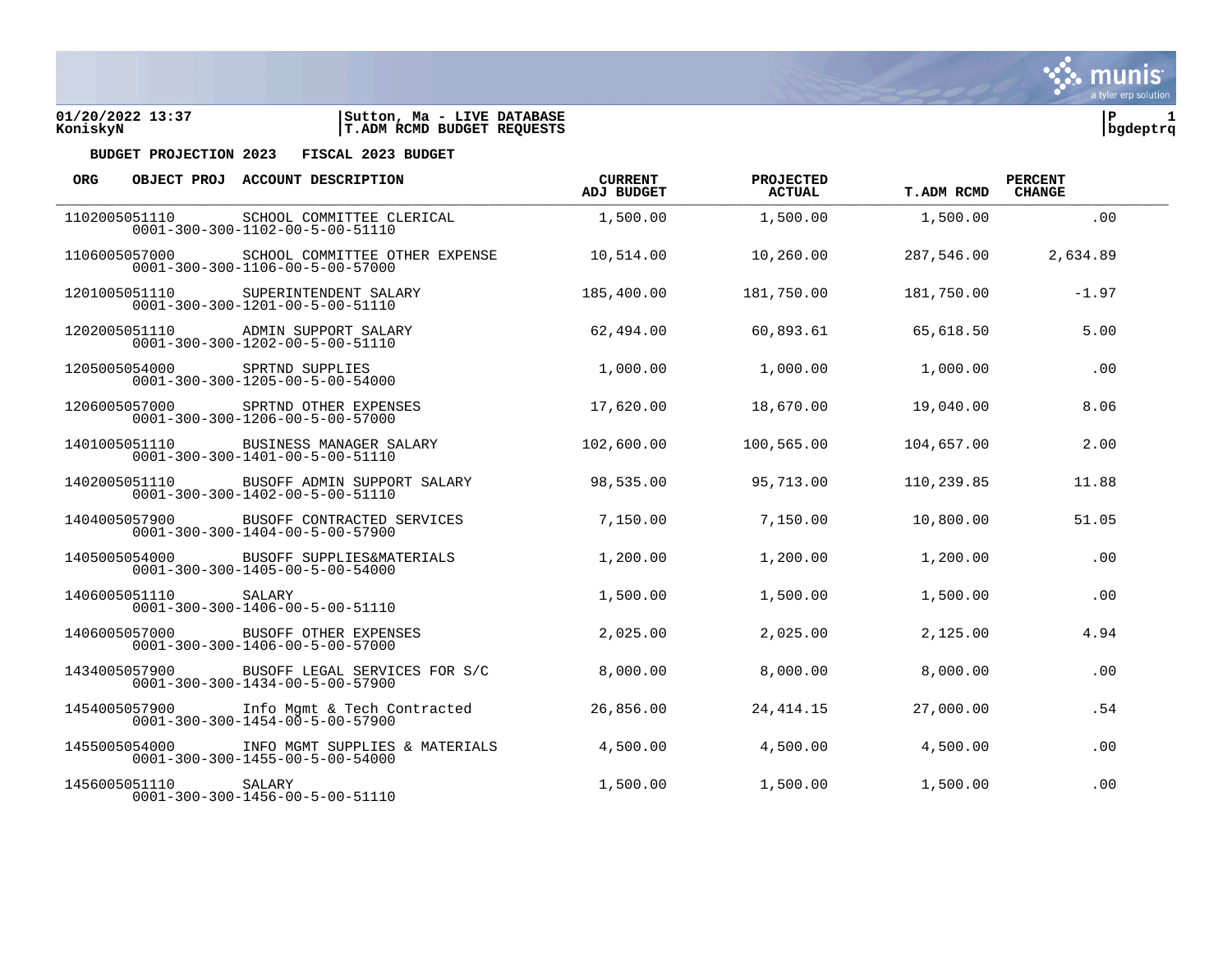

| ORG. |               | OBJECT PROJ ACCOUNT DESCRIPTION                                                 | <b>CURRENT</b><br>ADJ BUDGET | <b>PROJECTED</b><br><b>ACTUAL</b> | <b>T.ADM RCMD</b> | <b>PERCENT</b><br><b>CHANGE</b> |  |
|------|---------------|---------------------------------------------------------------------------------|------------------------------|-----------------------------------|-------------------|---------------------------------|--|
|      | 1456005057000 | INFO MGMT OTHER EXPENSES<br>$0001 - 300 - 300 - 1456 - 00 - 5 - 00 - 57000$     | 2,950.00                     | 2,950.00                          | 2,950.00          | .00                             |  |
|      | 2110350551110 | SPED DIRECTOR CURRICULUM<br>$0001 - 300 - 350 - 2110 - 00 - 5 - 00 - 51110$     | 117,300.00                   | 115,000.00                        | 119,646.00        | 2.00                            |  |
|      | 2112350551110 | SPED Curr Admin Support<br>$0001 - 300 - 350 - 2112 - 00 - 5 - 00 - 51110$      | 62,582.00                    | 58,744.40                         | 65,719.08         | 5.01                            |  |
|      | 2114350557900 | SPED Curr Dir Contract Svcs<br>$0001 - 300 - 350 - 2114 - 00 - 5 - 00 - 57900$  | 10,000.00                    | 10,000.00                         | 7,000.00          | $-30.00$                        |  |
|      | 2115350554000 | SPED Curr SUPPLIES<br>$0001 - 300 - 350 - 2115 - 00 - 5 - 00 - 54000$           | 2,800.00                     | 2,500.00                          | 2,800.00          | .00                             |  |
|      | 2116350557000 | SPED Curr Other<br>$0001 - 300 - 350 - 2116 - 00 - 5 - 00 - 57000$              | 17,700.00                    | 14,800.00                         | 18,000.00         | 1.69                            |  |
|      | 2200003051110 | SALARY<br>$0001 - 300 - 300 - 2200 - 00 - 3 - 00 - 51110$                       | 2,500.00                     | 2,500.00                          | 5,256.50          | 110.26                          |  |
|      | 2200004051110 | DEPT HEAD<br>$0001 - 300 - 300 - 2200 - 00 - 4 - 00 - 51110$                    | 25,600.00                    | 25,982.50                         | 26,385.00         | 3.07                            |  |
|      | 2210001051110 | ELC PRINCIPAL<br>$0001 - 300 - 300 - 2210 - 00 - 1 - 00 - 51110$                | 105,340.00                   | 103,300.00                        | 112,547.00        | 6.84                            |  |
|      | 2210002051110 | ELEM PRINCIPAL<br>$0001 - 300 - 300 - 2210 - 00 - 2 - 00 - 51110$               | 112,000.00                   | 109,750.00                        | 114,240.00        | 2.00                            |  |
|      | 2210003051110 | MIDDLE SCHOOL PRINCIPAL<br>$0001 - 300 - 300 - 2210 - 00 - 3 - 00 - 51110$      | 124,000.00                   | 121,500.00                        | 113,220.00        | $-8.69$                         |  |
|      | 2210003051120 | MS ASST PRINCIPAL<br>$0001 - 300 - 300 - 2210 - 00 - 3 - 00 - 51120$            | 49,980.00                    | 52,340.00                         | 53,550.00         | 7.14                            |  |
|      | 2210004051110 | HIGH SCHOOL PRINCIPAL<br>$0001 - 300 - 300 - 2210 - 00 - 4 - 00 - 51110$        | 126,150.00                   | 123,662.00                        | 128,673.00        | 2.00                            |  |
|      | 2210004051120 | HIGH SCHOOL ASSIST PRINCIPAL<br>$0001 - 300 - 300 - 2210 - 00 - 4 - 00 - 51120$ | 49,980.00                    | 52,340.00                         | 53,550.00         | 7.14                            |  |
|      | 2210350151110 | SCEL Team Chair<br>$0001 - 300 - 350 - 2210 - 00 - 1 - 00 - 51110$              | 47,851.58                    | 47,152.95                         | 48,827.74         | 2.04                            |  |
|      | 2210350251110 | ES Team Chair<br>$0001 - 300 - 350 - 2210 - 00 - 2 - 00 - 51110$                | 47,851.58                    | 47,152.95                         | 48,827.74         | 2.04                            |  |

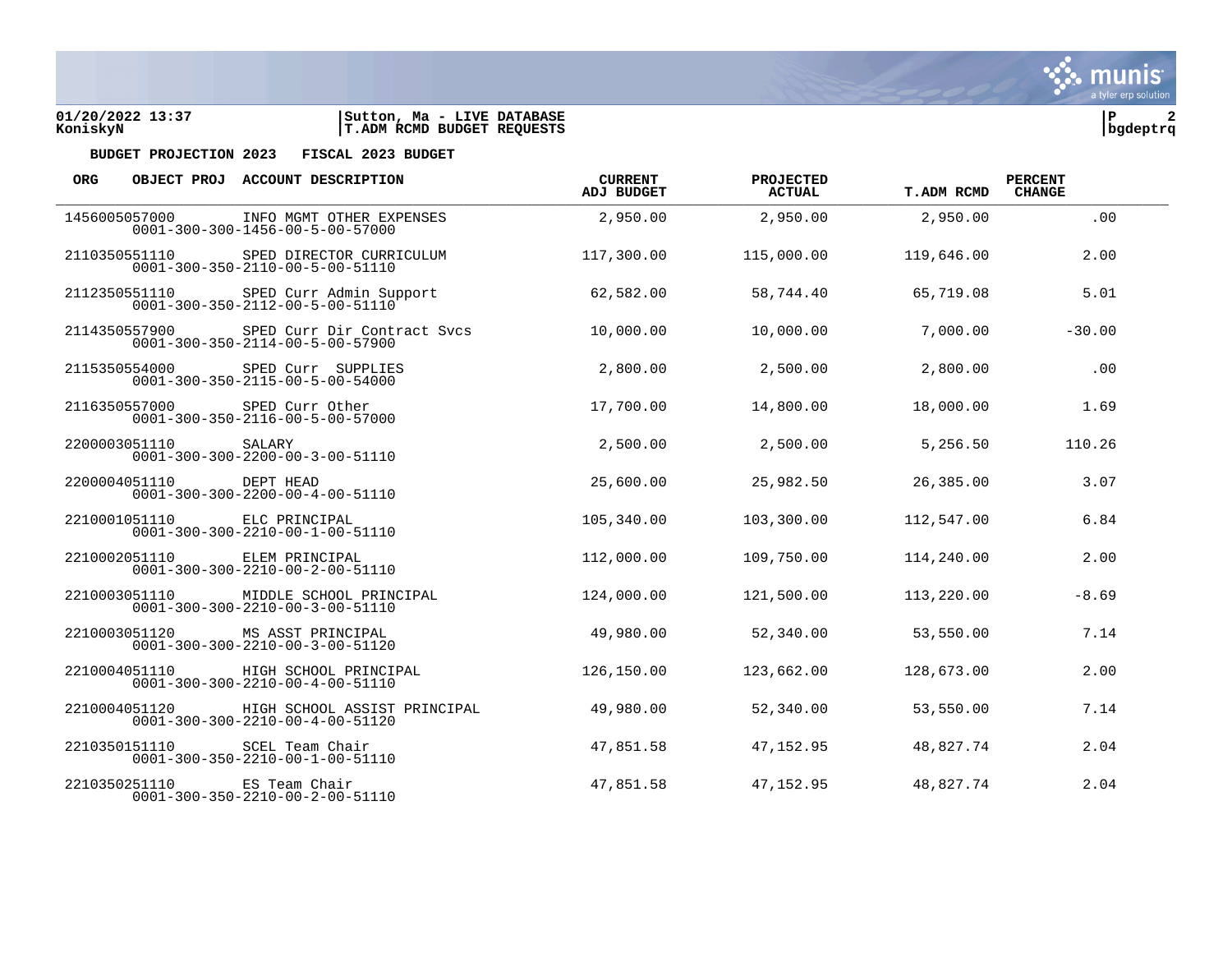



| ORG. |               | OBJECT PROJ ACCOUNT DESCRIPTION                                                         | <b>CURRENT</b><br><b>ADJ BUDGET</b> | <b>PROJECTED</b><br>ACTUAL | <b>T.ADM RCMD</b> | <b>PERCENT</b><br><b>CHANGE</b> |  |
|------|---------------|-----------------------------------------------------------------------------------------|-------------------------------------|----------------------------|-------------------|---------------------------------|--|
|      | 2210350351110 | MS Team Chair<br>$0001 - 300 - 350 - 2210 - 00 - 3 - 00 - 51110$                        | 41,621.00                           | 41,007.46                  | 42,477.42         | 2.06                            |  |
|      | 2210350451110 | HS Team Chair<br>$0001 - 300 - 350 - 2210 - 00 - 4 - 00 - 51110$                        | 41,621.00                           | 41,007.46                  | 42,477.42         | 2.06                            |  |
|      | 2212001051110 | ELC ADMIN SUPPORT SALARY<br>$0001 - 300 - 300 - 2212 - 00 - 1 - 00 - 51110$             | 52,612.00                           | 51,078.40                  | 55, 249.32        | 5.01                            |  |
|      | 2212002051110 | ELEM ADMIN SUPPORT SALARY<br>$0001 - 300 - 300 - 2212 - 00 - 2 - 00 - 51110$            | 60,440.00                           | 58,679.20                  | 63,469.56         | 5.01                            |  |
|      | 2212003051110 | MID ADMIN SUPPORT SALARY<br>$0001 - 300 - 300 - 2212 - 00 - 3 - 00 - 51110$             | 39,934.00                           | 38,771.20                  | 41,932.80         | 5.01                            |  |
|      | 2212004051110 | HS ADMIN SUPPORT SALARY<br>$0001 - 300 - 300 - 2212 - 00 - 4 - 00 - 51110$              | 51,050.00                           | 49,589.20                  | 53,784.96         | 5.36                            |  |
|      |               | 2215001054000 ELC SUPPLIES&MATERIALS<br>$0001 - 300 - 300 - 2215 - 00 - 1 - 00 - 54000$ | 1,990.00                            | 1,430.00                   | 1,430.00          | $-28.14$                        |  |
|      | 2215002054000 | ELEM SUPPLIES&MATERIALS<br>$0001 - 300 - 300 - 2215 - 00 - 2 - 00 - 54000$              | 1,500.00                            | 1,500.00                   | 1,500.00          | .00                             |  |
|      | 2215003054000 | MID SUPPLIES&MATERIALS<br>$0001 - 300 - 300 - 2215 - 00 - 3 - 00 - 54000$               | 1,600.00                            | 1,600.00                   | 1,600.00          | .00                             |  |
|      | 2215004054000 | HS SUPPPLIES&MATERIALS<br>$0001 - 300 - 300 - 2215 - 00 - 4 - 00 - 54000$               | 2,000.00                            | 2,000.00                   | 2,000.00          | .00                             |  |
|      |               | 2216001057000 ELC OTHER EXPENSES<br>$0001 - 300 - 300 - 2216 - 00 - 1 - 00 - 57000$     | 1,225.00                            | 1,043.00                   | 4,099.50          | 234.65                          |  |
|      | 2216002057000 | ELEM OTHER EXPENSES<br>$0001 - 300 - 300 - 2216 - 00 - 2 - 00 - 57000$                  | 1,259.00                            | 1,450.00                   | 3,259.00          | 158.86                          |  |
|      | 2216003057000 | MID OTHER EXPENSES<br>$0001 - 300 - 300 - 2216 - 00 - 3 - 00 - 57000$                   | 1,822.00                            | 2,214.00                   | 2,724.00          | 49.51                           |  |
|      | 2216004051110 | SALARY<br>$0001 - 300 - 300 - 2216 - 00 - 4 - 00 - 51110$                               | .00                                 | .00                        | 1,000.00          | .00                             |  |
|      | 2216004057000 | HS OTHER EXPENSES<br>$0001 - 300 - 300 - 2216 - 00 - 4 - 00 - 57000$                    | 19,620.00                           | 19,710.00                  | 22,715.00         | 15.77                           |  |
|      | 2216005057000 | CURR OTHER MATERIALS<br>$0001 - 300 - 300 - 2216 - 00 - 5 - 00 - 57000$                 | 3,200.00                            | 3,400.00                   | 3,400.00          | 6.25                            |  |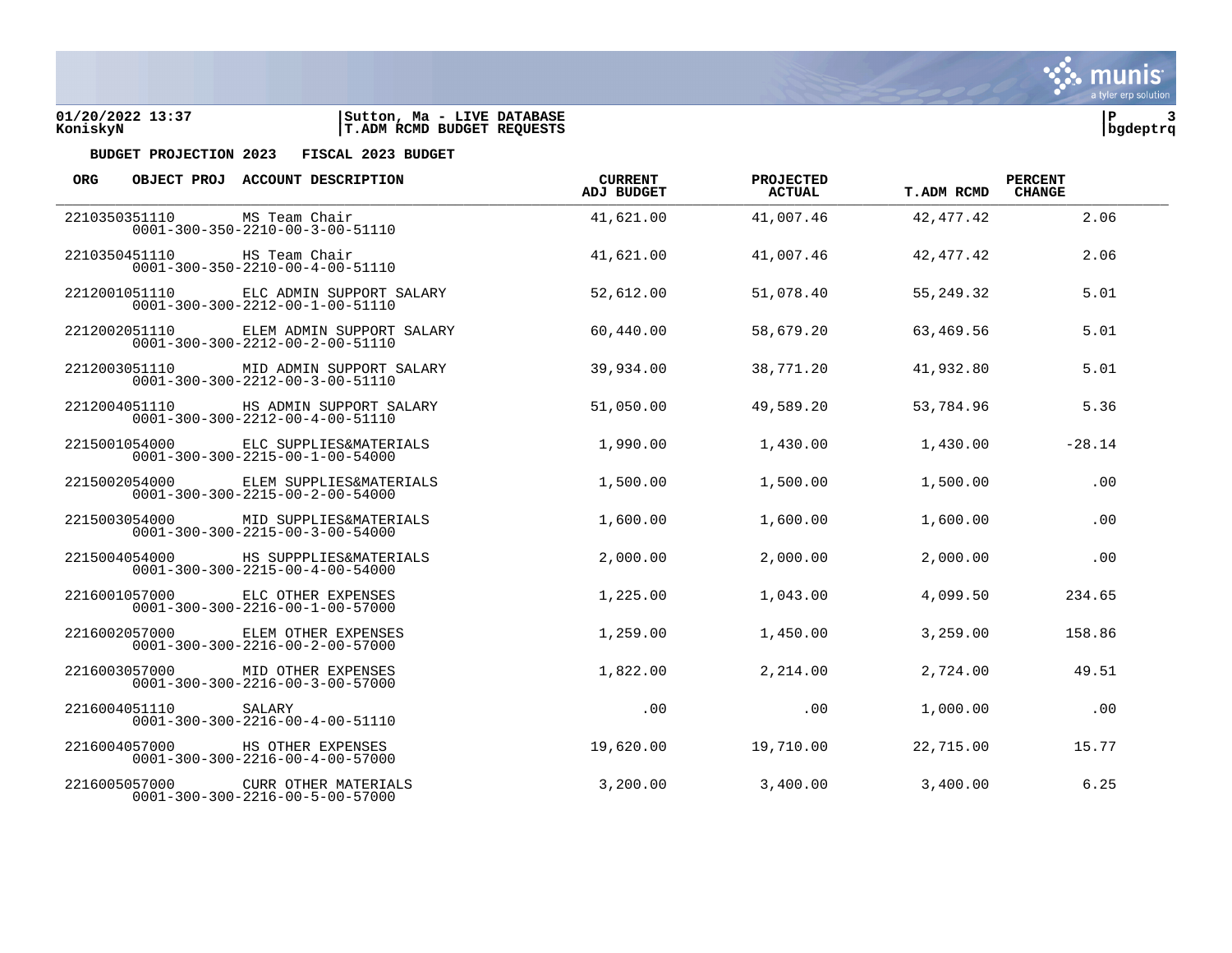

| <b>ORG</b> |               | OBJECT PROJ ACCOUNT DESCRIPTION                                                                 | <b>CURRENT</b><br><b>ADJ BUDGET</b> | PROJECTED<br><b>ACTUAL</b> | <b>T.ADM RCMD</b> | <b>PERCENT</b><br><b>CHANGE</b> |  |
|------------|---------------|-------------------------------------------------------------------------------------------------|-------------------------------------|----------------------------|-------------------|---------------------------------|--|
|            | 2305000151110 | ELC CLASSROOM TEACHER SALARY<br>$0001 - 300 - 300 - 2305 - 00 - 1 - 01 - 51110$                 | 1,370,744.00                        | 1,410,866.75               | 1,490,442.15      | 8.73                            |  |
|            | 2305000251110 | ELEM CLASSROOM TEACHER SALARY<br>$0001 - 300 - 300 - 2305 - 00 - 2 - 02 - 51110$                | 1,639,294.00                        | 1,530,259.79               | 1,577,485.35      | $-3.77$                         |  |
|            | 2305000351110 | MS CLASSROOM TEACHER SALARY<br>$0001 - 300 - 300 - 2305 - 00 - 3 - 06 - 51110$                  | 1,630,501.00                        | 1,679,288.06               | 1,783,625.65      | 9.39                            |  |
|            |               | 2305000451110 HS CLASSROOM TEACHER SALARY<br>$0001 - 300 - 300 - 2305 - 00 - 4 - 10 - 51110$    | 1,887,615.00                        | 1,733,948.23               | 1,976,448.65      | 4.71                            |  |
|            | 2305350151110 | ELC SPED TEACHER<br>$0001 - 300 - 350 - 2305 - 00 - 1 - 01 - 51110$                             | 499,316.33                          | 353,346.50                 | 511,347.50        | 2.41                            |  |
|            | 2305350151120 | ELC SPED SUMMER PROGRAM<br>$0001 - 300 - 350 - 2305 - 00 - 1 - 01 - 51120$                      | 16,000.00                           | 16,000.00                  | 15,000.00         | $-6.25$                         |  |
|            | 2305350251110 | ELEM SPED TEACHER<br>$0001 - 300 - 350 - 2305 - 00 - 2 - 02 - 51110$                            | 463,583.00                          | 438,711.26                 | 476,224.00        | 2.73                            |  |
|            |               | 2305350251120 ES SPED SUMMER PROGRAM<br>$0001 - 300 - 350 - 2305 - 00 - 2 - 02 - 51120$         | 16,000.00                           | 16,000.00                  | 10,000.00         | $-37.50$                        |  |
|            | 2305350351110 | MS SPED TEACHER<br>$0001 - 300 - 350 - 2305 - 00 - 3 - 00 - 51110$                              | 248,863.00                          | 290,419.70                 | 331,573.00        | 33.24                           |  |
|            | 2305350351120 | MS SPED SUMMER PROGRAM<br>$0001 - 300 - 350 - 2305 - 00 - 3 - 00 - 51120$                       | 4,000.00                            | 4,000.00                   | 7,500.00          | 87.50                           |  |
|            | 2305350451110 | HS SPED TEACHER<br>$0001 - 300 - 350 - 2305 - 00 - 4 - 00 - 51110$                              | 302,207.00                          | 244,698.52                 | 245,869.00        | $-18.64$                        |  |
|            |               | 2305350451120 HS SPED SUMMER PROGRAM<br>$0001 - 300 - 350 - 2305 - 00 - 4 - 00 - 51120$         | 4,000.00                            | 4,000.00                   | 7,500.00          | 87.50                           |  |
|            | 2320350151110 | MED THER- OT - PT - SPEECH<br>$0001 - 300 - 350 - 2320 - 00 - 1 - 00 - 51110$                   | 251,347.00                          | 247,344.24                 | 272,405.76        | 8.38                            |  |
|            | 2320350151120 | MED THERAPEUTIC SUMMER PROGRAM<br>$0001 - 300 - 350 - 2320 - 00 - 1 - 00 - 51120$               | 2,000.00                            | 2,000.00                   | 2,000.00          | .00                             |  |
|            | 2320350251110 | MED THER - OT - PT - SPEECH<br>$0001 - 300 - 350 - 2320 - 00 - 2 - 00 - 51110$                  | 169,359.00                          | 148,668.68                 | 155,066.67        | $-8.44$                         |  |
|            |               | 2320350251120 MED THERAPEUTIC SUMMER PROGRAM<br>$0001 - 300 - 350 - 2320 - 00 - 2 - 00 - 51120$ | 2,000.00                            | 2,000.00                   | 2,000.00          | .00                             |  |

**∵ munis** a tyler erp solution

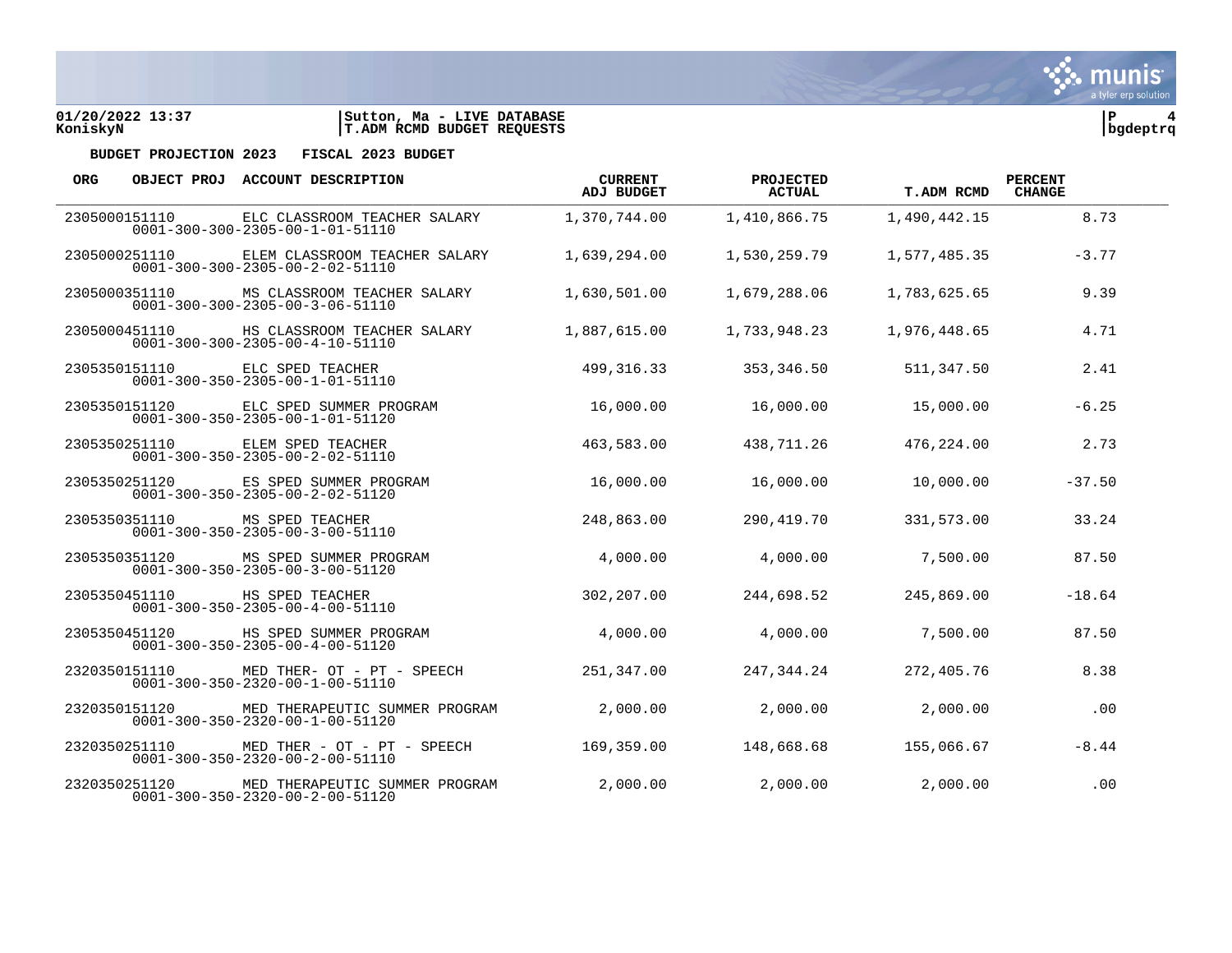

| ORG |               | OBJECT PROJ ACCOUNT DESCRIPTION                                                             | <b>CURRENT</b><br>ADJ BUDGET | PROJECTED<br><b>ACTUAL</b> | <b>T.ADM RCMD</b> | <b>PERCENT</b><br><b>CHANGE</b> |  |
|-----|---------------|---------------------------------------------------------------------------------------------|------------------------------|----------------------------|-------------------|---------------------------------|--|
|     | 2320350351110 | MED THER- OT - PT - SPEECH<br>$0001 - 300 - 350 - 2320 - 00 - 3 - 00 - 51110$               | 89,522.00                    | 85,162.34                  | 92,308.89         | 3.11                            |  |
|     | 2320350351120 | MED THERAPEUTIC SUMMER PROGRAM<br>$0001 - 300 - 350 - 2320 - 00 - 3 - 00 - 51120$           | 2,000.00                     | 2,000.00                   | 2,000.00          | .00                             |  |
|     | 2320350451110 | MED THER-OT - PT - SPEECH<br>$0001 - 300 - 350 - 2320 - 00 - 4 - 00 - 51110$                | 73,228.00                    | 71,311.37                  | 76,518.37         | 4.49                            |  |
|     | 2324350157900 | MED THERAPEUTIC CONTRACTED<br>$0001 - 300 - 350 - 2324 - 00 - 1 - 00 - 57900$               | 7,250.00                     | 7,250.00                   | 7,750.00          | 6.90                            |  |
|     | 2324350257900 | MED THERAPEUTIC CONTRACTED<br>$0001 - 300 - 350 - 2324 - 00 - 2 - 00 - 57900$               | 7,250.00                     | 7,250.00                   | 8,500.00          | 17.24                           |  |
|     | 2324350357900 | MED THERAPEUTIC CONTRACTED<br>$0001 - 300 - 350 - 2324 - 00 - 3 - 00 - 57900$               | 5,000.00                     | 5,000.00                   | 5,500.00          | 10.00                           |  |
|     | 2324350457900 | MED THERAPEUTIC CONTRACTED<br>$0001 - 300 - 350 - 2324 - 00 - 4 - 00 - 57900$               | 5,000.00                     | 5,000.00                   | 9,500.00          | 90.00                           |  |
|     |               | 2324350557900 MED THER CONTRACT SERVICES<br>$0001 - 300 - 350 - 2324 - 00 - 5 - 00 - 57900$ | 16,500.00                    | 6,500.00                   | 12,000.00         | $-27.27$                        |  |
|     | 2325001051110 | SUBSTITUTE TEACHERS<br>$0001 - 300 - 300 - 2325 - 00 - 1 - 00 - 51110$                      | 23,000.00                    | 23,000.00                  | 23,000.00         | .00                             |  |
|     | 2325002051110 | SUBSTITUTE TEACHERS<br>$0001 - 300 - 300 - 2325 - 00 - 2 - 00 - 51110$                      | 23,000.00                    | 23,000.00                  | 23,000.00         | .00                             |  |
|     | 2325003051110 | SUBSTITUTE TEACHERS<br>$0001 - 300 - 300 - 2325 - 00 - 3 - 00 - 51110$                      | 23,000.00                    | 23,000.00                  | 20,000.00         | $-13.04$                        |  |
|     | 2325004051110 | SUBSTITUTE TEACHERS<br>$0001 - 300 - 300 - 2325 - 00 - 4 - 00 - 51110$                      | 14,300.00                    | 14,300.14                  | 15,000.00         | 4.90                            |  |
|     | 2325350151110 | SCEL SPED SUBSTITUTE TEACHERS<br>$0001 - 300 - 350 - 2325 - 00 - 1 - 00 - 51110$            | 12,000.00                    | 12,000.00                  | 12,000.00         | .00                             |  |
|     | 2325350251110 | ES SPED SUBSTITUTE TEACHERS<br>$0001 - 300 - 350 - 2325 - 00 - 2 - 00 - 51110$              | 12,000.00                    | 12,000.00                  | 12,000.00         | .00                             |  |
|     | 2325350351110 | MS SPED SUBSTITUTE TEACHERS<br>$0001 - 300 - 350 - 2325 - 00 - 3 - 00 - 51110$              | 12,000.00                    | 12,000.00                  | 6,000.00          | $-50.00$                        |  |
|     |               | 2325350451110 HS SPED SUBSTITUTE TEACHER<br>$0001 - 300 - 350 - 2325 - 00 - 4 - 00 - 51110$ | 3,000.00                     | 3,000.00                   | 6,000.00          | 100.00                          |  |

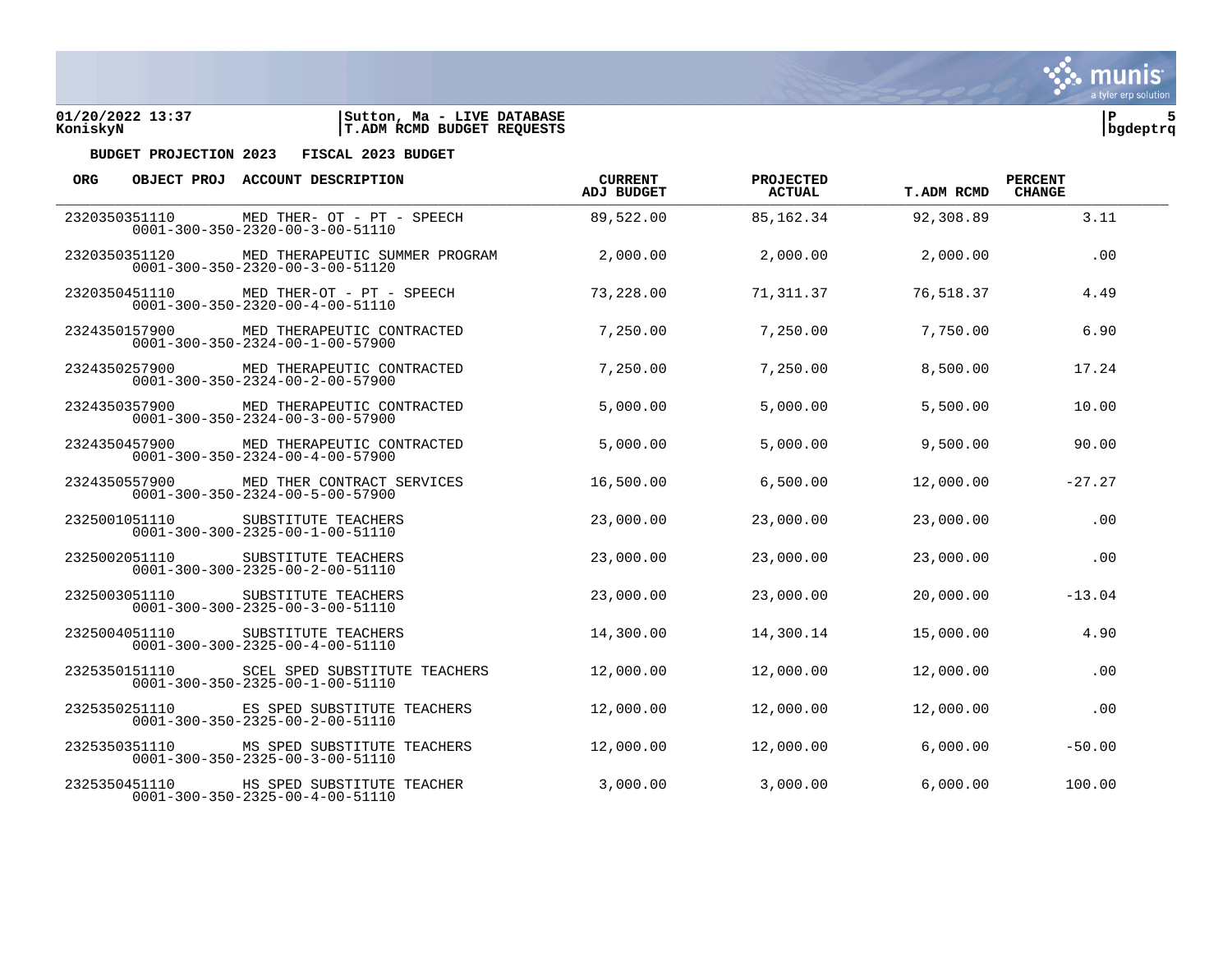

| ORG |               | OBJECT PROJ ACCOUNT DESCRIPTION                                                                 | <b>CURRENT</b><br>ADJ BUDGET | <b>PROJECTED</b><br><b>ACTUAL</b> | <b>T.ADM RCMD</b> | <b>PERCENT</b><br><b>CHANGE</b> |  |
|-----|---------------|-------------------------------------------------------------------------------------------------|------------------------------|-----------------------------------|-------------------|---------------------------------|--|
|     | 2330001051110 | KINDERGARTEN PARAPROFESSIONALS<br>$0001 - 300 - 300 - 2330 - 00 - 1 - 00 - 51110$               | 115,908.00                   | 113,972.04                        | 128,439.68        | 10.81                           |  |
|     | 2331001051110 | SPED PARAPROFESSIONAL<br>$0001 - 300 - 350 - 2331 - 00 - 1 - 00 - 51110$                        | 420,016.86                   | 382,797.54                        | 413,266.91        | $-1.61$                         |  |
|     | 2331001051120 | SPED PARA SUMMER PROGRAM<br>$0001 - 300 - 350 - 2331 - 00 - 1 - 00 - 51120$                     | 9,000.00                     | 9,000.00                          | 9,000.00          | .00                             |  |
|     | 2331002051110 | SPED PARAPROFESSIONAL<br>$0001 - 300 - 350 - 2331 - 00 - 2 - 00 - 51110$                        | 334,520.00                   | 391,732.89                        | 421,087.81        | 25.88                           |  |
|     | 2331002051120 | SPED PARA SUMMER PROGRAM<br>$0001 - 300 - 350 - 2331 - 00 - 2 - 00 - 51120$                     | 9,000.00                     | 9,000.00                          | 9,000.00          | .00                             |  |
|     | 2331003051110 | SPED PARAPROFESSIONAL<br>$0001 - 300 - 350 - 2331 - 00 - 3 - 00 - 51110$                        | 204,744.00                   | 307,348.88                        | 215,162.27        | 5.09                            |  |
|     | 2331003051120 | SPED PARA SUMMER PROGRAM<br>$0001 - 300 - 350 - 2331 - 00 - 3 - 00 - 51120$                     | 7,000.00                     | 7,000.00                          | 7,000.00          | .00                             |  |
|     |               | 2331004051110 SPED PARAPROFESSIONAL<br>$0001 - 300 - 350 - 2331 - 00 - 4 - 00 - 51110$          | 289,223.00                   | 236,816.63                        | 348,786.29        | 20.59                           |  |
|     | 2331004051120 | SPED PARA SUMMER PROGRAM<br>$0001 - 300 - 350 - 2331 - 00 - 4 - 00 - 51120$                     | 7.000.00                     | 7,000.00                          | 7,000.00          | .00                             |  |
|     | 2340003051110 | LIBRARY/MEDIA CENTER DIRECTORS<br>$0001 - 300 - 300 - 2340 - 00 - 3 - 00 - 51110$               | 42,588.00                    | 41,971.25                         | 43,429.50         | 1.98                            |  |
|     | 2340004051110 | LIBRARY/MEDIA CENTER DIRECTORS<br>$0001 - 300 - 300 - 2340 - 00 - 4 - 00 - 51110$               | 42,588.00                    | 41,971.25                         | 43,429.50         | 1.98                            |  |
|     |               | 2342001051110 LIBRARY/MEDIA ASST<br>$0001 - 300 - 300 - 2342 - 00 - 1 - 00 - 51110$             | 31,207.57                    | .00                               | 32,451.25         | 3.99                            |  |
|     |               | 2342002051110 LIBRARY/MEDIA CENTER ASSISTANT<br>$0001 - 300 - 300 - 2342 - 00 - 2 - 00 - 51110$ | 31,207.57                    | .00                               | 32,451.25         | 3.99                            |  |
|     | 2342003051110 | LIBRARY/MEDIA CENTER ASSISTANT<br>$0001 - 300 - 300 - 2342 - 00 - 3 - 00 - 51110$               | 10,662.00                    | 10,351.25                         | 13,435.80         | 26.02                           |  |
|     | 2342004051110 | LIBRARY/MEDIA CENTER ASSISTANT<br>$0001 - 300 - 300 - 2342 - 00 - 4 - 00 - 51110$               | 10,662.00                    | 10,351.25                         | 13,435.80         | 26.02                           |  |
|     |               | 2357001051110 PROFESSIONAL DEVELOPMENT<br>$0001 - 300 - 300 - 2357 - 00 - 1 - 00 - 51110$       | 1,000.00                     | 1,000.00                          | 1,700.00          | 70.00                           |  |

**∵ munis** a tyler erp solution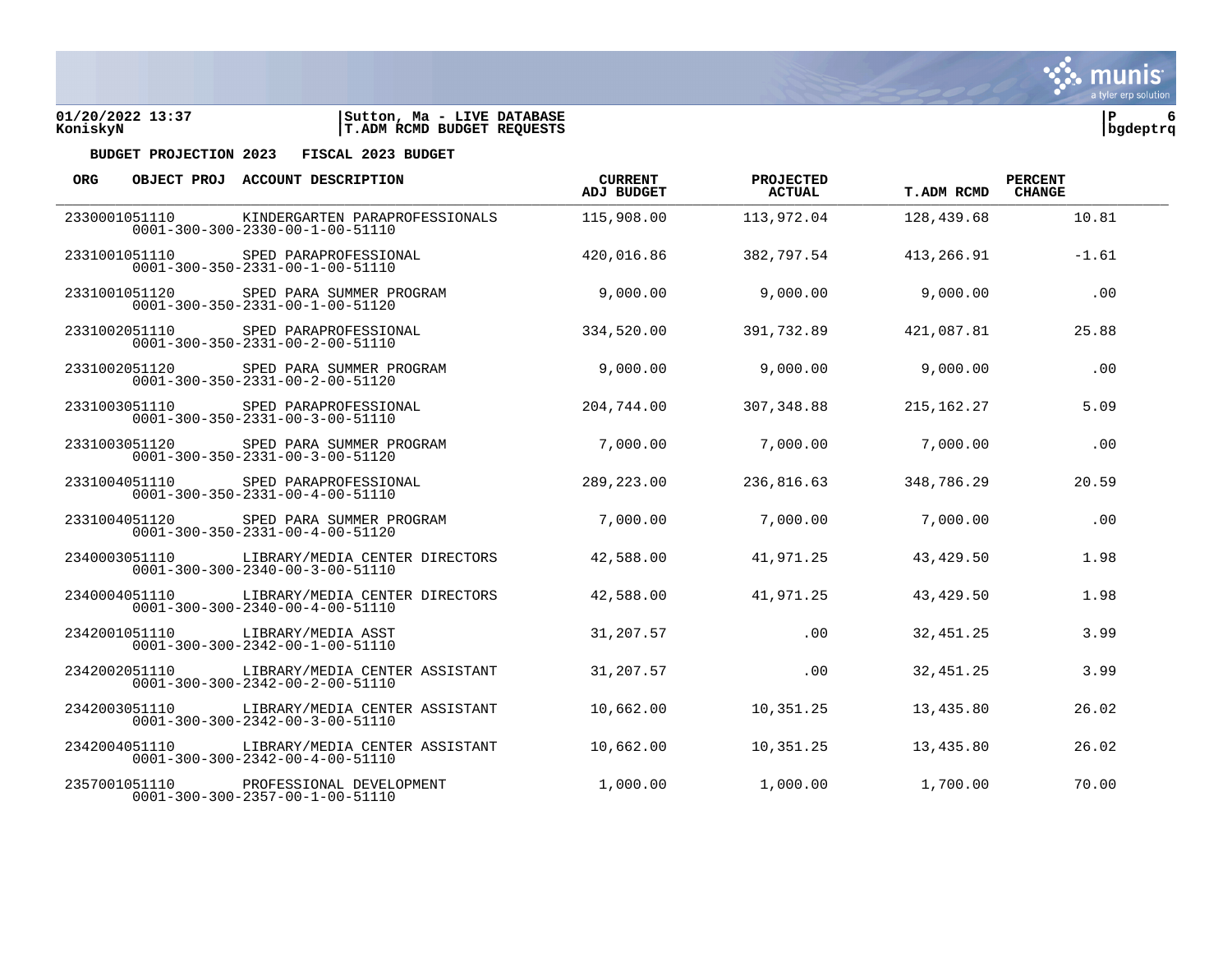

| <b>ORG</b> |               | OBJECT PROJ ACCOUNT DESCRIPTION                                                   | <b>CURRENT</b><br><b>ADJ BUDGET</b> | PROJECTED<br>ACTUAL | <b>T.ADM RCMD</b> | <b>PERCENT</b><br><b>CHANGE</b> |  |
|------------|---------------|-----------------------------------------------------------------------------------|-------------------------------------|---------------------|-------------------|---------------------------------|--|
|            | 2357001057000 | PROF D OTHER CHARGES & EXPENSE<br>$0001 - 300 - 300 - 2357 - 00 - 1 - 00 - 57000$ | 4,000.00                            | 4,000.00            | 4,000.00          | .00                             |  |
|            | 2357002051110 | PROFESSIONAL DEVELOPMENT<br>$0001 - 300 - 300 - 2357 - 00 - 2 - 00 - 51110$       | 3,000.00                            | 3,000.00            | 3,000.00          | .00                             |  |
|            | 2357002057000 | PD OTHER CHARGES & EXPENSE<br>$0001 - 300 - 300 - 2357 - 00 - 2 - 00 - 57000$     | 3,000.00                            | 3,000.00            | 3,000.00          | .00                             |  |
|            | 2357003051110 | PROFESSIONAL DEVELOPMENT<br>$0001 - 300 - 300 - 2357 - 00 - 3 - 00 - 51110$       | 1,600.00                            | 1,600.00            | 2,000.00          | 25.00                           |  |
|            | 2357003057000 | PD OTHER CHARGES & EXPENSE<br>$0001 - 300 - 300 - 2357 - 00 - 3 - 00 - 57000$     | 4,500.00                            | 4,500.00            | 4,500.00          | .00                             |  |
|            | 2357004051110 | PROFESSIONAL DEVELOPMENT<br>$0001 - 300 - 300 - 2357 - 00 - 4 - 00 - 51110$       | 5.000.00                            | 5,000.00            | 5,000.00          | .00                             |  |
|            | 2357004057000 | PD OTHER CHARGES & EXPENSE<br>$0001 - 300 - 300 - 2357 - 00 - 4 - 00 - 57000$     | 15,800.00                           | 15,800.00           | 15,500.00         | $-1.90$                         |  |
|            | 2357005057900 | PROF DEVELOPMENT TUITION REIMB<br>$0001 - 300 - 300 - 2357 - 00 - 5 - 00 - 57900$ | 10,000.00                           | 10,000.00           | 10,000.00         | .00                             |  |
|            | 2410003054212 | TEXTBOOKS<br>$0001 - 300 - 300 - 2410 - 00 - 3 - 00 - 54212$                      | 6, 200, 00                          | 6,200.00            | 25,560.00         | 312.26                          |  |
|            | 2410003057900 | TEXTBOOKS - CONTRACT SERVICES<br>$0001 - 300 - 300 - 2410 - 00 - 3 - 00 - 57900$  | 500.00                              | 500.00              | 500.00            | .00                             |  |
|            | 2410004054212 | TEXTBOOKS<br>$0001 - 300 - 300 - 2410 - 00 - 4 - 00 - 54212$                      | 1,550.00                            | 24, 215, 33         | 9,340.47          | 502.61                          |  |
|            | 2410004057900 | TEXTBOOKS - CONTRACT SERVICES<br>$0001 - 300 - 300 - 2410 - 00 - 4 - 00 - 57900$  | 700.00                              | 700.00              | 700.00            | .00.                            |  |
|            | 2415001054213 | LIBRARY BOOKS & MATERIALS<br>$0001 - 300 - 300 - 2415 - 00 - 1 - 00 - 54213$      | 1,695.00                            | 1,150.00            | 1,620.00          | $-4.42$                         |  |
|            | 2415002054213 | LIBRARY BOOKS & MATERIALS<br>$0001 - 300 - 300 - 2415 - 00 - 2 - 00 - 54213$      | 1,955.00                            | 1,575.00            | 1,955.00          | .00                             |  |
|            | 2415003054213 | LIBRARY BOOKS & MATERIALS<br>$0001 - 300 - 300 - 2415 - 00 - 3 - 00 - 54213$      | 10,225.00                           | 8,300.00            | 10,000.00         | $-2.20$                         |  |
|            | 2415004054213 | LIBRARY BOOKS & MATERIALS<br>$0001 - 300 - 300 - 2415 - 00 - 4 - 00 - 54213$      | 8,005.00                            | 8,600.00            | 8,005.00          | .00                             |  |



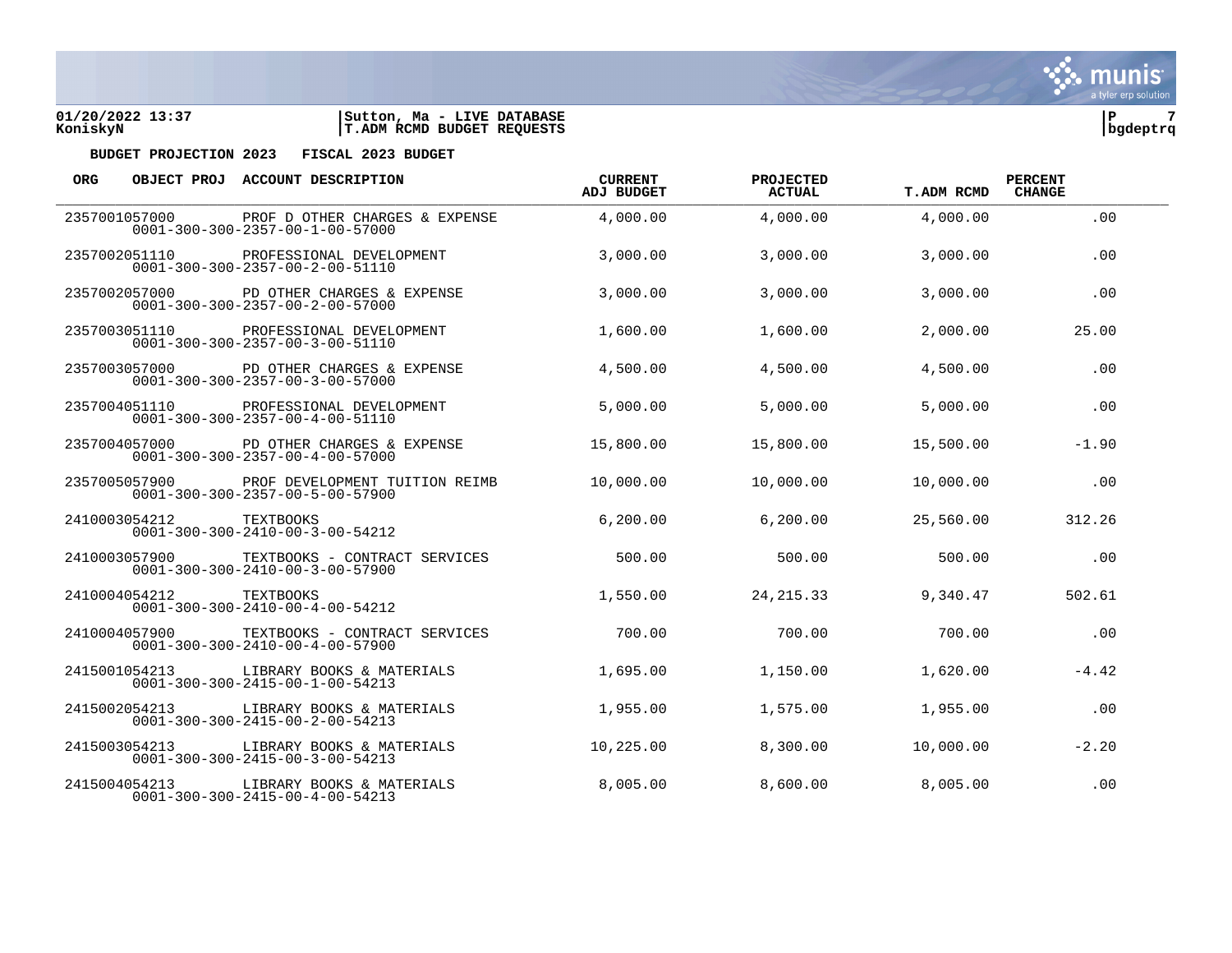

| <b>ORG</b> |               | OBJECT PROJ ACCOUNT DESCRIPTION                                                               | <b>CURRENT</b><br>ADJ BUDGET | PROJECTED<br><b>ACTUAL</b> | <b>T.ADM RCMD</b> | <b>PERCENT</b><br><b>CHANGE</b> |  |
|------------|---------------|-----------------------------------------------------------------------------------------------|------------------------------|----------------------------|-------------------|---------------------------------|--|
|            | 2420001057900 | COPIER CONTRACT SERVICES<br>$0001 - 300 - 300 - 2420 - 00 - 1 - 00 - 57900$                   | 14,130.00                    | 14,130.00                  | 14,130.00         | .00                             |  |
|            | 2420002057900 | COPIER CONTRACT SERVICES<br>$0001 - 300 - 300 - 2420 - 00 - 2 - 00 - 57900$                   | 14,130.00                    | 14,130.00                  | 14,130.00         | .00                             |  |
|            | 2420003057900 | COPIER CONTRACT SERVICES<br>$0001 - 300 - 300 - 2420 - 00 - 3 - 00 - 57900$                   | 14,130.00                    | 14,130.00                  | 14,130.00         | .00                             |  |
|            |               | 2420004057900 COPIER CONTRACT SERVICES<br>$0001 - 300 - 300 - 2420 - 00 - 4 - 00 - 57900$     | 14,130.00                    | 14,130.00                  | 14,130.00         | .00                             |  |
|            | 2430000154000 | GENERAL SUPPLIES - CLASSROOM<br>$0001 - 300 - 300 - 2430 - 00 - 1 - 00 - 54000$               | 20,305.00                    | 30,000.00                  | 33,819.00         | 66.56                           |  |
|            | 2430000254000 | GENERAL SUPPLIES - CLASSROOM<br>$0001 - 300 - 300 - 2430 - 00 - 2 - 00 - 54000$               | 19,153.00                    | 36,000.00                  | 33,385.00         | 74.31                           |  |
|            | 2430000354000 | GENERAL SUPPLIES - CLASSROOM<br>$0001 - 300 - 300 - 2430 - 00 - 3 - 00 - 54000$               | 20,164.00                    | 25,000.00                  | 22,300.00         | 10.59                           |  |
|            |               | 2430000454000 GENERAL SUPPLIES - CLASSROOM<br>$0001 - 300 - 300 - 2430 - 00 - 4 - 00 - 54000$ | 25, 275.00                   | 40,575.00                  | 39,860.00         | 57.71                           |  |
|            | 2440004054206 | SCHOOL FIELD TRIPS<br>$0001 - 300 - 300 - 2440 - 00 - 4 - 00 - 54206$                         | 7,500.00                     | .00                        | 8,000.00          | 6.67                            |  |
|            | 2440350154201 | OTHER SUPPLIES<br>$0001 - 300 - 350 - 2440 - 00 - 1 - 00 - 54201$                             | 350.00                       | .00                        | 450.00            | 28.57                           |  |
|            | 2440350254201 | OTHER SUPPLIES<br>$0001 - 300 - 350 - 2440 - 00 - 2 - 00 - 54201$                             | 350.00                       | .00                        | 450.00            | 28.57                           |  |
|            |               | 2440350354201 OTHER SUPPLIES<br>$0001 - 300 - 350 - 2440 - 00 - 3 - 00 - 54201$               | 350.00                       | .00                        | 450.00            | 28.57                           |  |
|            | 2440350454201 | OTHER SUPPLIES<br>$0001 - 300 - 350 - 2440 - 00 - 4 - 00 - 54201$                             | 350.00                       | .00                        | 450.00            | 28.57                           |  |
|            | 2440350454206 | SCHOOL FIELD TRIPS<br>$0001 - 300 - 350 - 2440 - 00 - 4 - 00 - 54206$                         | 3,050.00                     | 3,050.50                   | 3,050.00          | .00                             |  |
|            | 2451001054203 | CLASSROOM TECHNOLOGY (HARDWARE<br>$0001 - 300 - 300 - 2451 - 00 - 4 - 10 - 54203$             | 9,680.00                     | .00                        | 9,680.00          | .00                             |  |
|            | 2451350154203 | CLASSROOM TECH(HARDWARE)-SPED<br>$0001 - 300 - 350 - 2451 - 00 - 1 - 00 - 54203$              | 1,500.00                     | 1,500.00                   | 2,000.00          | 33.33                           |  |

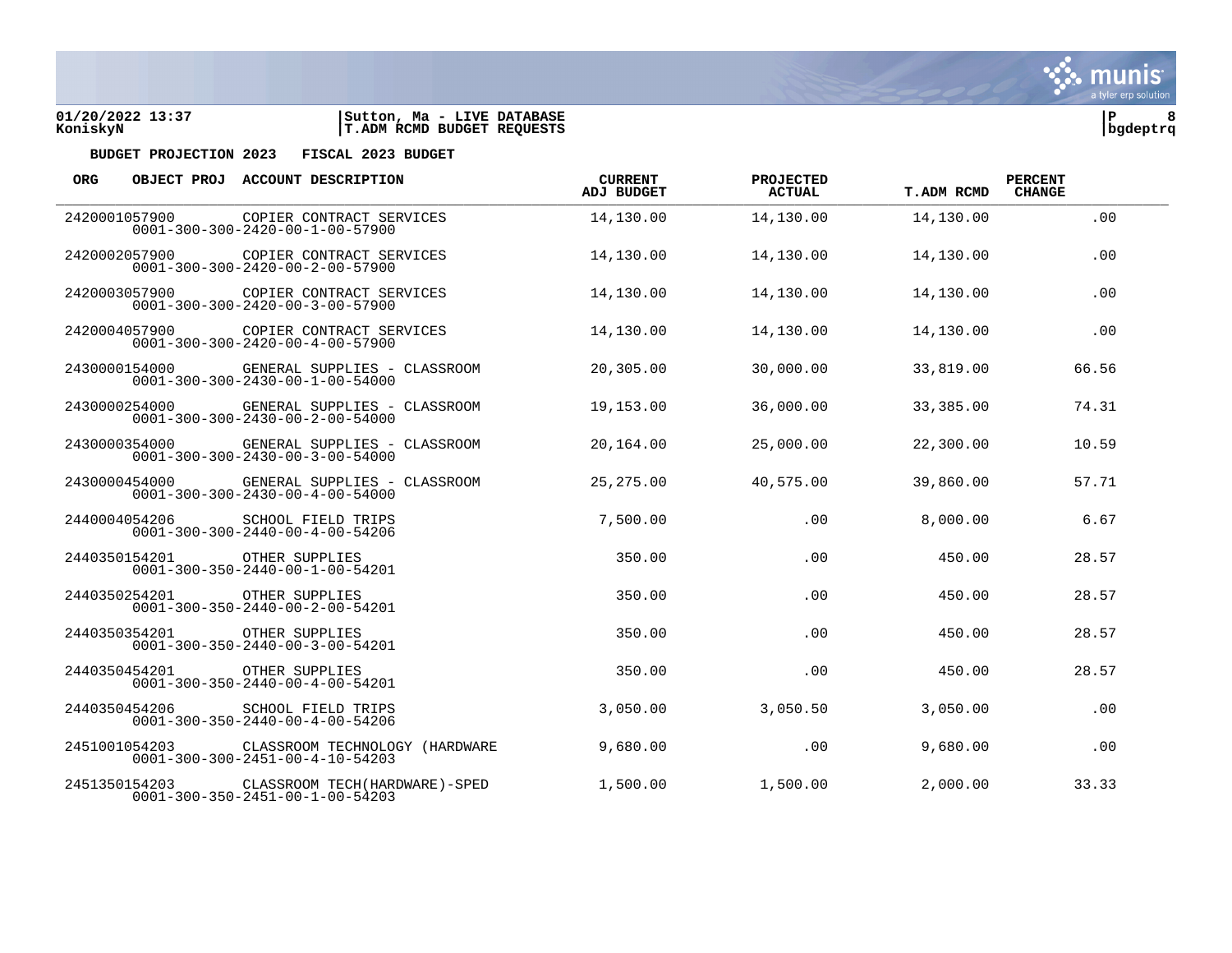

| <b>ORG</b> |               | OBJECT PROJ ACCOUNT DESCRIPTION                                                     | <b>CURRENT</b><br>ADJ BUDGET | <b>PROJECTED</b><br><b>ACTUAL</b> | <b>T.ADM RCMD</b> | <b>PERCENT</b><br><b>CHANGE</b> |  |
|------------|---------------|-------------------------------------------------------------------------------------|------------------------------|-----------------------------------|-------------------|---------------------------------|--|
|            | 2451350254203 | CLASSROOM TECH (HARDWARE)-SPED<br>$0001 - 300 - 350 - 2451 - 00 - 2 - 00 - 54203$   | 1,700.00                     | 1,700.00                          | 2,400.00          | 41.18                           |  |
|            | 2451350354203 | CLASSROOM TECH (HARDWARE) - SPED<br>$0001 - 300 - 350 - 2451 - 00 - 3 - 00 - 54203$ | 2,250.00                     | 9,700.00                          | 2,500.00          | 11.11                           |  |
|            | 2451350454203 | CLASSROOM TECH (HARDWARE)-SPED<br>$0001 - 300 - 350 - 2451 - 00 - 4 - 00 - 54203$   | 2,250.00                     | 2,250.00                          | 2,500.00          | 11.11                           |  |
|            | 2455001054203 | INSTRUCTIONAL SOFTWARE (SITE L<br>$0001 - 300 - 300 - 2455 - 10 - 1 - 00 - 54203$   | 7,965.00                     | 7,865.00                          | 17,645.00         | 121.53                          |  |
|            | 2455002054203 | INSTRUCTIONALSOFTWARE<br>$0001 - 300 - 300 - 2455 - 00 - 2 - 00 - 54203$            | 23,410.00                    | 10,544.00                         | 23,182.00         | $-.97$                          |  |
|            | 2455003054203 | INSTRUCTIONAL SOFTWARE<br>$0001 - 300 - 300 - 2455 - 00 - 3 - 00 - 54203$           | 3,854.00                     | 3,854.00                          | 11,060.00         | 186.97                          |  |
|            | 2455004054203 | INSTRUCTIONAL SOFTWARE<br>$0001 - 300 - 300 - 2455 - 00 - 4 - 00 - 54203$           | 22,842.00                    | 21,798.00                         | 28,795.73         | 26.06                           |  |
|            | 2455005054203 | INSTRUCTIONAL SOFTWARE<br>$0001 - 300 - 300 - 2455 - 00 - 5 - 00 - 54203$           | 30,684.00                    | 26,520.00                         | 41,650.00         | 35.74                           |  |
|            | 2455350254203 | INSTRUCTIONAL SOFT (SITE LICENS<br>$0001 - 300 - 350 - 2455 - 00 - 2 - 00 - 54203$  | 1,250.00                     | .00                               | 9,100.00          | 628.00                          |  |
|            | 2455350354203 | INSTRUCTIONAL SOFT (SITE LICENS<br>$0001 - 300 - 350 - 2455 - 00 - 3 - 00 - 54203$  | 1,250.00                     | .00                               | 1,300.00          | 4.00                            |  |
|            | 2455350454203 | INSTRUCTIONAL SOFT (SITE LICENS<br>$0001 - 300 - 350 - 2455 - 00 - 4 - 00 - 54203$  | 1,250.00                     | 750.00                            | 1,300.00          | 4.00                            |  |
|            | 2455350554203 | INSTRUCTIONAL SOFT (SITE LICENS<br>$0001 - 300 - 350 - 2455 - 00 - 5 - 00 - 54203$  | 6.531.00                     | 6.180.00                          | 6,700.00          | 2.59                            |  |
|            | 2710001051110 | GUIDANCE COUNSELOR SALARIES<br>$0001 - 300 - 300 - 2710 - 00 - 1 - 00 - 51110$      | 95,378.00                    | 94,060.21                         | 97,655.47         | 2.39                            |  |
|            | 2710002051110 | GUIDANCE COUNSELOR SALARIES<br>$0001 - 300 - 300 - 2710 - 00 - 2 - 00 - 51110$      | 63,395.00                    | 93,435.98                         | 78, 111. 11       | 23.21                           |  |
|            | 2710003051110 | GUIDANCE COUNSELOR SALARIES<br>$0001 - 300 - 300 - 2710 - 00 - 3 - 00 - 51110$      | 132,919.00                   | 187, 251.95                       | 178, 217.30       | 34.08                           |  |
|            | 2710004051110 | GUIDANCE COUNSELOR SALARIES<br>$0001 - 300 - 300 - 2710 - 00 - 4 - 00 - 51110$      | 260,916.00                   | 205,083.22                        | 300,959.61        | 15.35                           |  |

Sive munis a tyler erp solution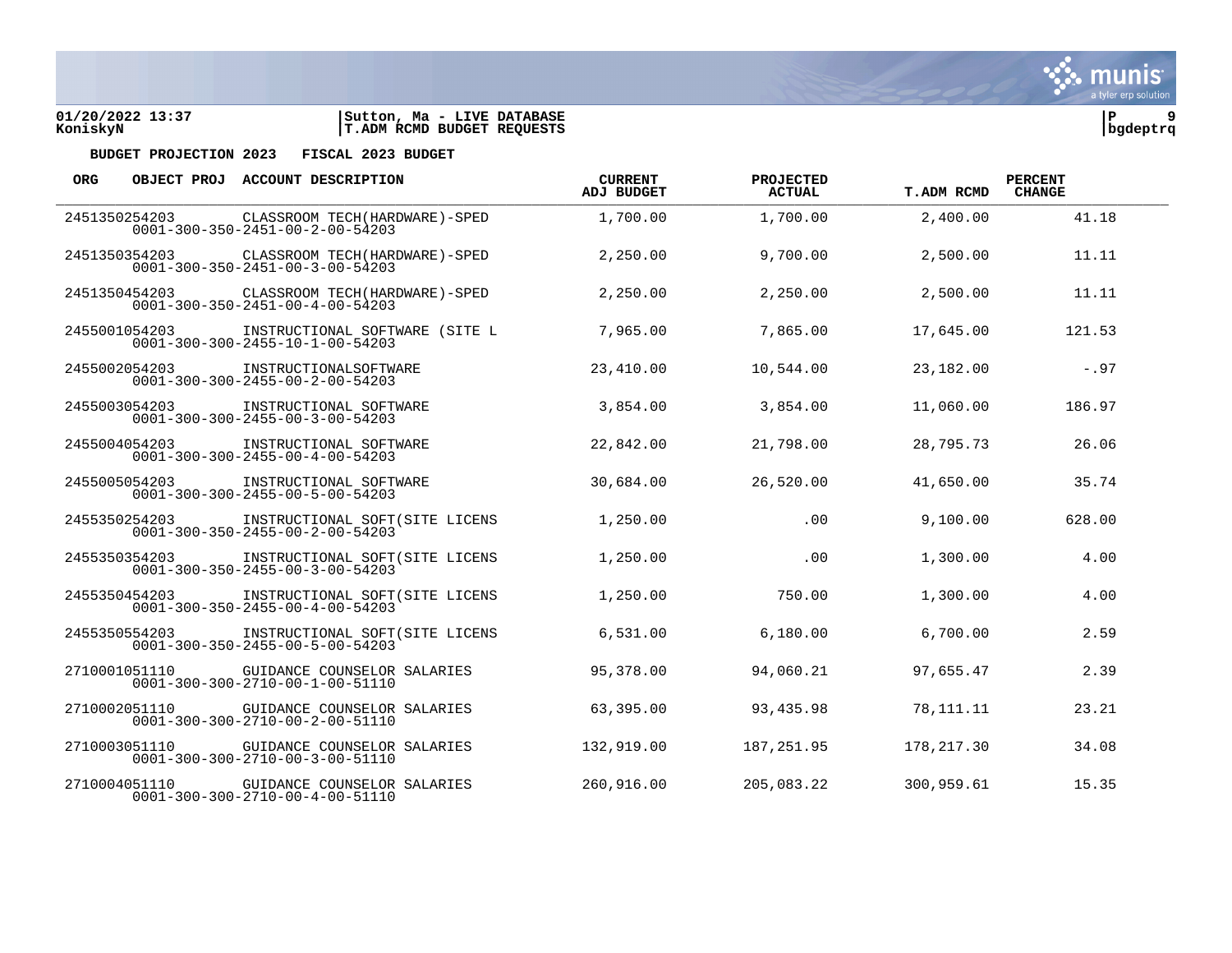

| <b>ORG</b> |                        | OBJECT PROJ ACCOUNT DESCRIPTION                                                   | <b>CURRENT</b><br><b>ADJ BUDGET</b> | <b>PROJECTED</b><br><b>ACTUAL</b> | <b>T.ADM RCMD</b> | <b>PERCENT</b><br><b>CHANGE</b> |  |
|------------|------------------------|-----------------------------------------------------------------------------------|-------------------------------------|-----------------------------------|-------------------|---------------------------------|--|
|            | 2712004051110          | GUIDANCE ADMIN SUPP SALARY<br>$0001 - 300 - 300 - 2712 - 00 - 4 - 00 - 51110$     | 29,763.00                           | 28,896.00                         | 31,248.00         | 4.99                            |  |
|            | 2714004057900          | GUIDANCE CONTRACTED SERVICES<br>$0001 - 300 - 300 - 2714 - 00 - 4 - 00 - 57900$   | 2,450.00                            | 2,450.00                          | 2,450.00          | .00                             |  |
|            | 2715001054000          | GUIDANCE SUPPLIES&MATERIALS<br>$0001 - 300 - 300 - 2715 - 00 - 1 - 00 - 54000$    | 560.00                              | 560.00                            | 560.00            | .00                             |  |
|            | 2715002054000          | GUIDANCE SUPPLIES&MATERIALS<br>$0001 - 300 - 300 - 2715 - 00 - 2 - 00 - 54000$    | 900.00                              | 550.00                            | 550.00            | $-38.89$                        |  |
|            | 2715003054000          | GUIDANCE SUPPLIES&MATERIALS<br>$0001 - 300 - 300 - 2715 - 00 - 3 - 00 - 54000$    | 200.00                              | 200.00                            | 200.00            | .00                             |  |
|            | 2715004054000          | GUIDANCE SUPPLIES&MATERIALS<br>$0001 - 300 - 300 - 2715 - 00 - 4 - 00 - 54000$    | 1,695.00                            | 1,695.00                          | 1,695.00          | .00                             |  |
|            | 2716002054205          | GUIDANCE OTHER EXPENSE<br>$0001 - 300 - 300 - 2716 - 00 - 2 - 00 - 54205$         | 600.00                              | 600.00                            | 600.00            | .00                             |  |
|            | 2716003054205          | GUIDANCE OTHER EXPENSE<br>$0001 - 300 - 300 - 2716 - 00 - 3 - 00 - 54205$         | 100.00                              | 100.00                            | 100.00            | .00                             |  |
|            | 2716004054205          | GUIDANCE OTHER EXPENSE<br>$0001 - 300 - 300 - 2716 - 00 - 4 - 00 - 54205$         | 1,000.00                            | 1,000.00                          | 1,000.00          | .00                             |  |
|            | 2725004054204          | GUIDANCE TESTING&ASSESSMENT MA<br>$0001 - 300 - 300 - 2725 - 00 - 4 - 00 - 54204$ | 2,100.00                            | 2,100.00                          | 2,100.00          | .00                             |  |
|            | 2726004054205          | GUIDANCE TESTING&ASSESSMENT OT<br>$0001 - 300 - 300 - 2726 - 00 - 4 - 00 - 54205$ | 600.00                              | 600.00                            | 600.00            | .00                             |  |
|            | 2810350151110          | SCEL Psych<br>$0001 - 300 - 350 - 2810 - 00 - 1 - 00 - 51110$                     | 41,510.00                           | 40,903.84                         | 42,669.33         | 2.79                            |  |
|            | 2810350251110          | ES Psych<br>$0001 - 300 - 350 - 2810 - 00 - 2 - 00 - 51110$                       | 62,265.00                           | 61,355.76                         | 64,004.00         | 2.79                            |  |
|            | 2810350351110          | MS Psych<br>$0001 - 300 - 350 - 2810 - 00 - 3 - 00 - 51110$                       | 46,587.00                           | 44,552.52                         | 49,593.17         | 6.45                            |  |
|            | 2810350451110 HS Psych | $0001 - 300 - 350 - 2810 - 00 - 4 - 00 - 51110$                                   | 31,058.00                           | 29,701.67                         | 33,062.11         | 6.45                            |  |
|            | 2814350157900          | PYSCH CONTRACT SERVICES<br>$0001 - 300 - 350 - 2814 - 00 - 1 - 00 - 57900$        | 15,000.00                           | 15,000.00                         | 15,500.00         | 3.33                            |  |

S. munis a tyler erp solution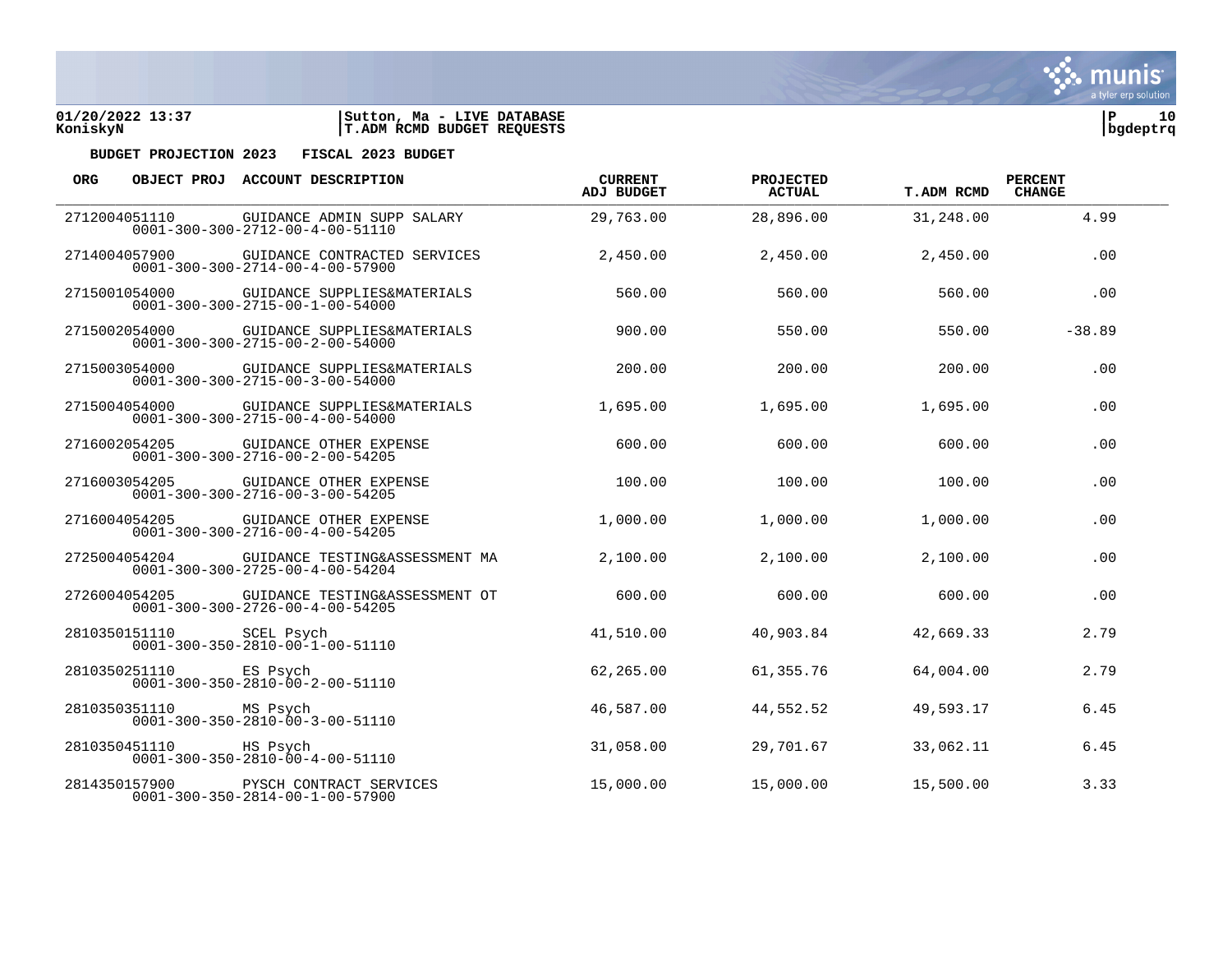

| <b>ORG</b> |               | OBJECT PROJ ACCOUNT DESCRIPTION                                                          | <b>CURRENT</b><br><b>ADJ BUDGET</b> | <b>PROJECTED</b><br><b>ACTUAL</b> | <b>T.ADM RCMD</b> | <b>PERCENT</b><br><b>CHANGE</b> |  |
|------------|---------------|------------------------------------------------------------------------------------------|-------------------------------------|-----------------------------------|-------------------|---------------------------------|--|
|            | 2814350257900 | PSYCH CONTRACT SERVICES<br>$0001 - 300 - 350 - 2814 - 00 - 2 - 00 - 57900$               | 15,000.00                           | 15,000.00                         | 15,500.00         | 3.33                            |  |
|            | 2814350357900 | PSYCH CONTRACT SERVICES<br>$0001 - 300 - 350 - 2814 - 00 - 3 - 00 - 57900$               | 5,300.00                            | 5,300.00                          | 4,000.00          | $-24.53$                        |  |
|            |               | 2814350457900 PSYCH CONTRACT SERVICES<br>$0001 - 300 - 350 - 2814 - 00 - 4 - 00 - 57900$ | 5,300.00                            | 5,300.00                          | 4,000.00          | $-24.53$                        |  |
|            |               | 2815350154000 PSYCH GENERAL SUPPLIES<br>$0001 - 300 - 350 - 2815 - 00 - 1 - 00 - 54000$  | 3,500.00                            | 2,000.00                          | 3,750.00          | 7.14                            |  |
|            | 2815350254000 | PSYCH GENERAL SUPPLIES<br>$0001 - 300 - 350 - 2815 - 00 - 2 - 00 - 54000$                | 3,500.00                            | 2,000.00                          | 3,750.00          | 7.14                            |  |
|            | 2815350354000 | PSYCH GENERAL SUPPLIES<br>$0001 - 300 - 350 - 2815 - 00 - 3 - 00 - 54000$                | 3,250.00                            | 1,750.00                          | 3,400.00          | 4.62                            |  |
|            |               | 2815350454000 PSYCH GENERAL SUPPLIES<br>$0001 - 300 - 350 - 2815 - 00 - 4 - 00 - 54000$  | 3,250.00                            | 1,750.00                          | 3,400.00          | 4.62                            |  |
|            | 3201001051110 | STUDENT SVS MEDICAL HEALTH SVS<br>$0001 - 300 - 300 - 3201 - 00 - 1 - 00 - 51110$        | 43,001.00                           | 38,221.50                         | 43,890.74         | 2.07                            |  |
|            | 3201002051110 | STUDENT SVS MEDICAL HEALTH SVS<br>$0001 - 300 - 300 - 3201 - 00 - 2 - 00 - 51110$        | 43,001.00                           | 38,221.50                         | 43,890.74         | 2.07                            |  |
|            | 3201003051110 | STUDENT SVS MEDICAL HEALTH SVS<br>$0001 - 300 - 300 - 3201 - 00 - 3 - 00 - 51110$        | 35,932.00                           | 34,547.57                         | 40,067.68         | 11.51                           |  |
|            | 3201004051110 | STUDENT SVS MEDICAL HEALTH SVS<br>$0001 - 300 - 300 - 3201 - 00 - 4 - 00 - 51110$        | 35,932.00                           | 34,547.57                         | 40,067.68         | 11.51                           |  |
|            | 3203001051110 | STUDENT SVS OTHER SALARIES<br>$0001 - 300 - 300 - 3203 - 00 - 1 - 00 - 51110$            | 15,526.00                           | 11,536.80                         | 15,835.00         | 1.99                            |  |
|            | 3203001051120 | NURSE SUMMER PROGRAM<br>$0001 - 300 - 300 - 3203 - 00 - 1 - 00 - 51120$                  | 1,000.00                            | 1,000.00                          | 1,000.00          | .00                             |  |
|            | 3203002051110 | STUDENT SVS OTHER SALARIES<br>$0001 - 300 - 300 - 3203 - 00 - 2 - 00 - 51110$            | 15,526.00                           | 11,536.80                         | 15,835.00         | 1.99                            |  |
|            | 3203002051120 | NURSE SUMMER PROGRAM<br>$0001 - 300 - 300 - 3203 - 00 - 2 - 00 - 51120$                  | 1,000.00                            | 1,000.00                          | 1,000.00          | .00                             |  |
|            | 3203003051110 | STUDENT SVS OTHER SALARIES<br>$0001 - 300 - 300 - 3203 - 00 - 3 - 00 - 51110$            | 19,184.00                           | 18,900.86                         | 19,569.00         | 2.01                            |  |

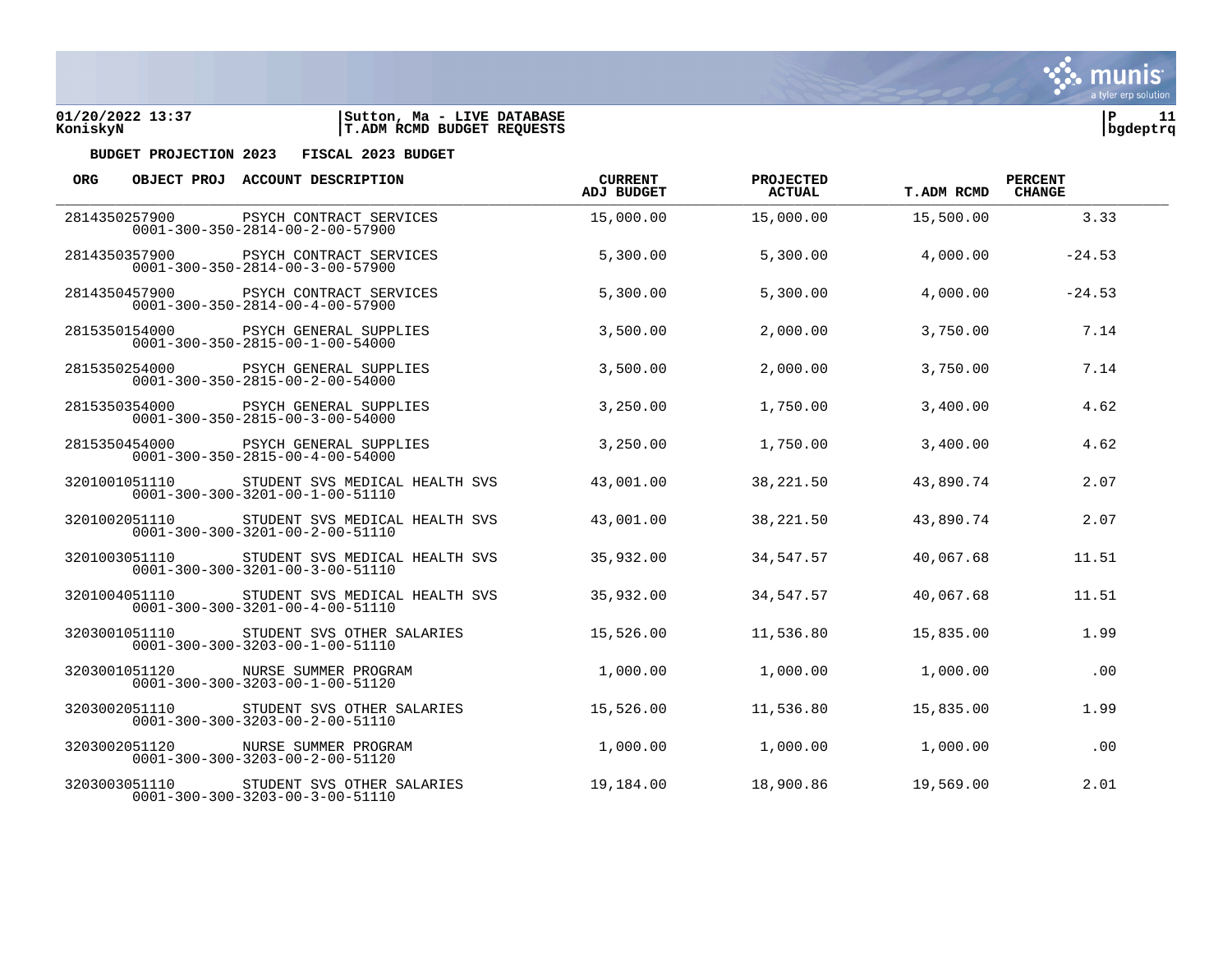

| <b>ORG</b> |               | OBJECT PROJ ACCOUNT DESCRIPTION                                                   | <b>CURRENT</b><br><b>ADJ BUDGET</b> | <b>PROJECTED</b><br>ACTUAL | <b>T.ADM RCMD</b> | <b>PERCENT</b><br><b>CHANGE</b> |  |
|------------|---------------|-----------------------------------------------------------------------------------|-------------------------------------|----------------------------|-------------------|---------------------------------|--|
|            | 3203003051120 | NURSE SUMMER PROGRAM<br>$0001 - 300 - 300 - 3203 - 00 - 3 - 00 - 51120$           | 1,000.00                            | 1,000.00                   | 1,000.00          | .00                             |  |
|            | 3203004051110 | STUDENT SVS OTHER SALARIES<br>$0001 - 300 - 300 - 3203 - 00 - 4 - 00 - 51110$     | 20,184.00                           | 18,900.86                  | 19,569.00         | $-3.05$                         |  |
|            | 3203004051120 | NURSE SUMMER PROGRAM<br>$0001 - 300 - 300 - 3203 - 00 - 4 - 00 - 51120$           | .00                                 | 1,000.00                   | 1,000.00          | .00                             |  |
|            | 3204001057900 | STUDENT SVS CONTRACTED SVS PHY<br>$0001 - 300 - 300 - 3204 - 00 - 1 - 00 - 57900$ | 1,500.00                            | 1,500.00                   | 1,500.00          | .00                             |  |
|            | 3204002057900 | STUDENT SVS CONTRACTED SVS PHY<br>$0001 - 300 - 300 - 3204 - 00 - 2 - 00 - 57900$ | 1,500.00                            | 1,500.00                   | 1,500.00          | .00                             |  |
|            | 3204003057900 | STUDENT SVS CONTRACTED SVS PHY<br>$0001 - 300 - 300 - 3204 - 00 - 3 - 00 - 57900$ | 1,500.00                            | 1,500.00                   | 1,500.00          | .00                             |  |
|            | 3204004057900 | STUDENT SVS CONTRACTED SVS PHY<br>$0001 - 300 - 300 - 3204 - 00 - 4 - 00 - 57900$ | 1,500.00                            | 1,500.00                   | 1,500.00          | .00                             |  |
|            | 3205001054000 | STUDENT SVS SUPPLIES&MATERIALS<br>$0001 - 300 - 300 - 3205 - 00 - 1 - 00 - 54000$ | 2,425.00                            | 2,425.00                   | 2,425.00          | .00.                            |  |
|            | 3205002054000 | STUDENT SVS SUPPLIES&MATERIALS<br>$0001 - 300 - 300 - 3205 - 00 - 2 - 00 - 54000$ | 2,425.00                            | 2,425.00                   | 2,425.00          | .00                             |  |
|            | 3205003054000 | STUDENT SVS SUPPLIES&MATERIALS<br>$0001 - 300 - 300 - 3205 - 00 - 3 - 00 - 54000$ | 2,425.00                            | 2,750.00                   | 2,425.00          | .00                             |  |
|            | 3205004054000 | STUDENT SVS SUPPLIES&MATERIALS<br>$0001 - 300 - 300 - 3205 - 00 - 4 - 00 - 54000$ | 2,425.00                            | 2,425.00                   | 2,425.00          | .00                             |  |
|            | 3206001051110 | NURSE SUBS SALARY<br>$0001 - 300 - 300 - 3206 - 00 - 1 - 00 - 51110$              | 2,800.00                            | 2,800.00                   | 2,800.00          | .00.                            |  |
|            | 3206001057000 | STUDENT SVS OTHER EXPENSES<br>$0001 - 300 - 300 - 3206 - 00 - 1 - 00 - 57000$     | 860.00                              | 860.00                     | 860.00            | .00                             |  |
|            | 3206002051110 | NURSE SUB SALARY<br>$0001 - 300 - 300 - 3206 - 00 - 2 - 00 - 51110$               | 3,200.00                            | 2,800.00                   | 2,800.00          | $-12.50$                        |  |
|            | 3206002057000 | STUDENT SVS OTHER EXPENSES<br>$0001 - 300 - 300 - 3206 - 00 - 2 - 00 - 57000$     | 860.00                              | 860.00                     | 860.00            | .00                             |  |
|            | 3206003051110 | NURSE SUBS SALARY<br>$0001 - 300 - 300 - 3206 - 00 - 3 - 00 - 51110$              | 3,450.00                            | 3,450.00                   | 3,325.00          | $-3.62$                         |  |

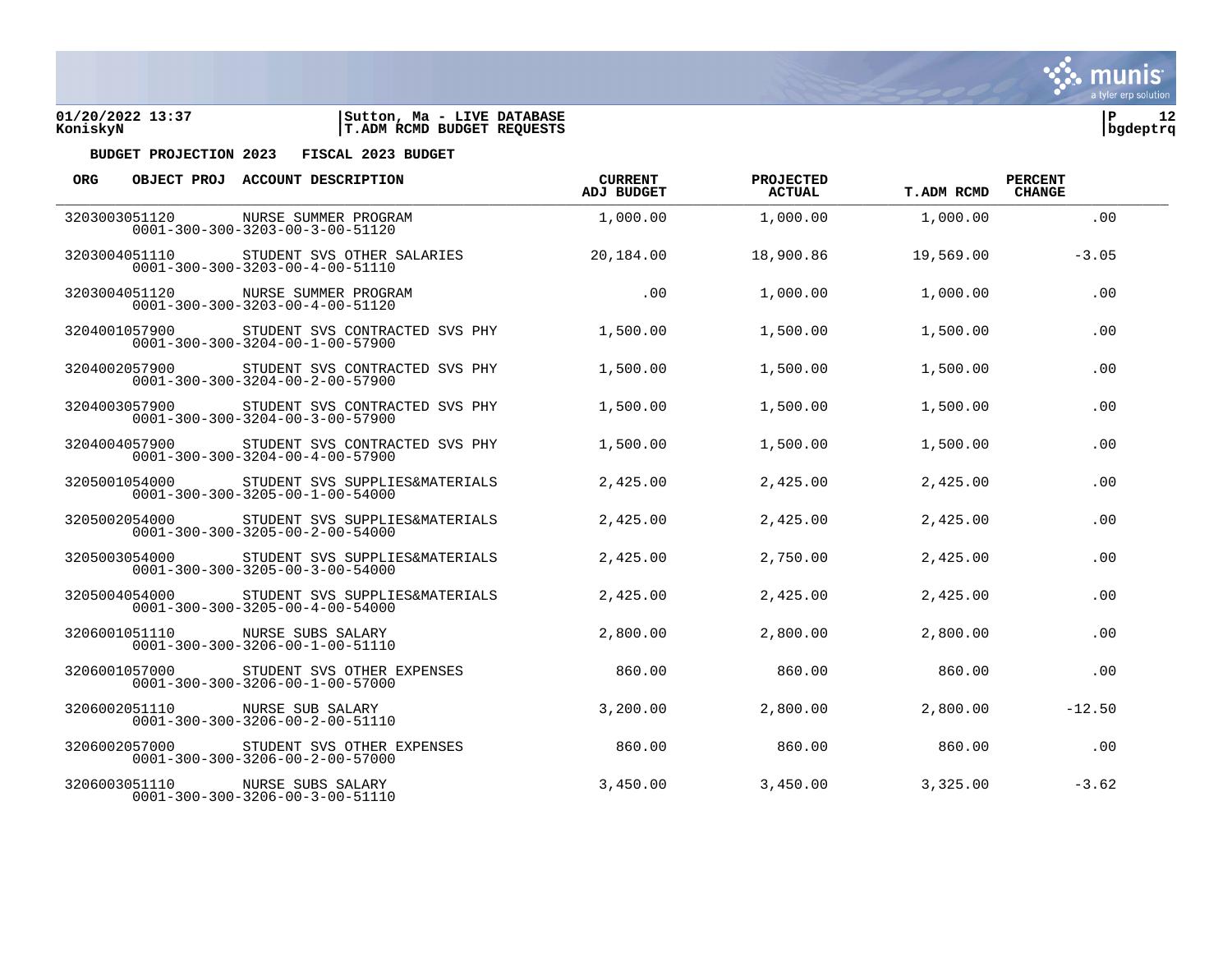

| ORG. |               | OBJECT PROJ ACCOUNT DESCRIPTION                                                                 | <b>CURRENT</b><br>ADJ BUDGET | <b>PROJECTED</b><br>ACTUAL | <b>T.ADM RCMD</b> | <b>PERCENT</b><br><b>CHANGE</b> |  |
|------|---------------|-------------------------------------------------------------------------------------------------|------------------------------|----------------------------|-------------------|---------------------------------|--|
|      | 3206003057000 | STUDENT SVS OTHER EXPENSES<br>$0001 - 300 - 300 - 3206 - 00 - 3 - 00 - 57000$                   | 860.00                       | 860.00                     | 860.00            | .00                             |  |
|      | 3206004051110 | NURSE SUBS SALARY<br>$0001 - 300 - 300 - 3206 - 00 - 4 - 00 - 51110$                            | 2,450.00                     | 2,450.00                   | 3,325.00          | 35.71                           |  |
|      | 3206004057000 | STUDENT SVS OTHER EXPENSES<br>$0001 - 300 - 300 - 3206 - 00 - 4 - 00 - 57000$                   | 778.00                       | 777.50                     | 535.00            | $-31.23$                        |  |
|      | 3303350551110 | DRIVERS / MONITOR -TRANSP<br>$0001 - 300 - 350 - 3303 - 00 - 5 - 00 - 51110$                    | 177,308.00                   | 162,568.00                 | 188,705.20        | 6.43                            |  |
|      | 3303350557900 | CONTRACT SERVICES<br>$0001 - 300 - 350 - 3303 - 00 - 5 - 00 - 57900$                            | 42,000.00                    | 42,000.00                  | 30,000.00         | $-28.57$                        |  |
|      | 3304001057900 | TRANSPORTATION CONTRACT SERVIC<br>$0001 - 300 - 300 - 3304 - 00 - 1 - 00 - 57900$               | 227,925.00                   | 225,450.00                 | 236,025.00        | 3.55                            |  |
|      | 3304002057900 | TRANSPORTATION CONTRACT SERVIC<br>$0001 - 300 - 300 - 3304 - 00 - 2 - 00 - 57900$               | 227,925.00                   | 225,450.00                 | 236,025.00        | 3.55                            |  |
|      | 3304003057900 | TRANSPORTATION CONTRACT SERVIC<br>$0001 - 300 - 300 - 3304 - 00 - 3 - 00 - 57900$               | 205,425.00                   | 202,950.00                 | 208,525.00        | 1.51                            |  |
|      | 3304004057900 | TRANSPORTATION CONTRACT SERVIC<br>$0001 - 300 - 300 - 3304 - 00 - 4 - 00 - 57900$               | 207,425.00                   | 204,950.00                 | 210,525.00        | 1.49                            |  |
|      | 3304350553415 | SPED TRANSPORT - OTHER<br>$0001 - 300 - 350 - 3304 - 00 - 5 - 00 - 53415$                       | 46,944.00                    | 47,520.00                  | 46,944.00         | .00                             |  |
|      | 3306005051110 | TRANSPORTATION- MCKINNEY VENTO<br>$0001 - 300 - 300 - 3306 - 00 - 5 - 00 - 51110$               | 2,500.00                     | 2,500.00                   | 2,500.00          | .00                             |  |
|      | 3306005057900 | TRANSPORTATION-MCKINNEY VENTO<br>$0001 - 300 - 300 - 3306 - 00 - 5 - 00 - 57900$                | 2,500.00                     | 2,500.00                   | 2,500.00          | .00                             |  |
|      | 3511004051110 | ATHLETIC SALARY-DIR/COACH<br>$0001 - 300 - 300 - 3511 - 00 - 4 - 00 - 51110$                    | 78,302.00                    | 76,943.90                  | 80,189.20         | 2.41                            |  |
|      | 3512004051110 | ATHLETIC COACHES SALARY<br>$0001 - 300 - 300 - 3512 - 00 - 4 - 00 - 51110$                      | 5,564.00                     | 5,564.00                   | .00               | $-100.00$                       |  |
|      | 3513004057000 | ATHLETIC OFFICIALS<br>$0001 - 300 - 300 - 3513 - 00 - 4 - 00 - 57000$                           | 38,695.00                    | 36,500.00                  | 35,308.00         | $-8.75$                         |  |
|      |               | 3514004051110 ATHLETIC TRANSPORTATION SALARY<br>$0001 - 300 - 300 - 3514 - 00 - 4 - 00 - 51110$ | 30,000.00                    | 30,000.00                  | 30,000.00         | .00                             |  |

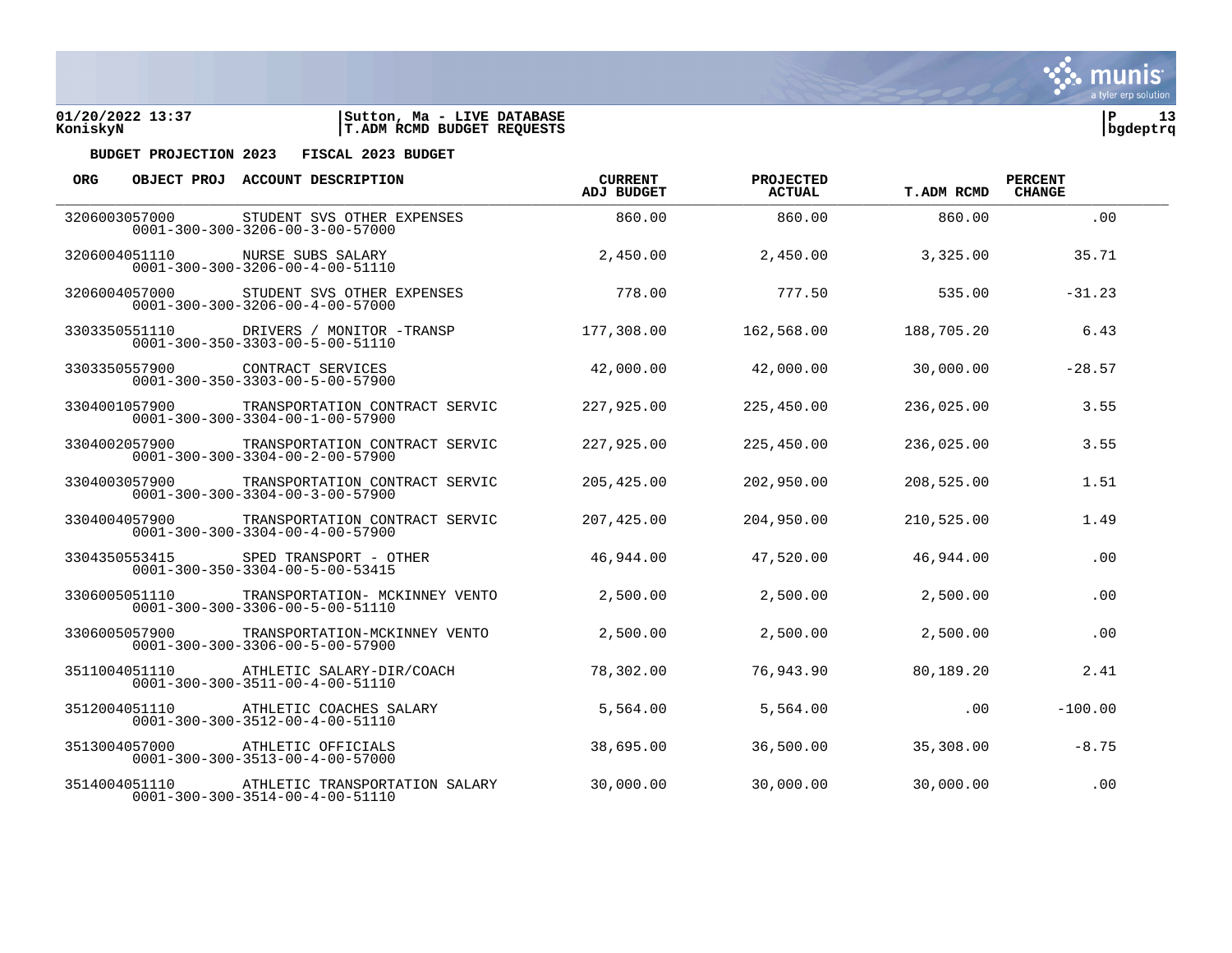

| <b>ORG</b>    |               | OBJECT PROJ ACCOUNT DESCRIPTION                                                  | <b>CURRENT</b><br><b>ADJ BUDGET</b> | PROJECTED<br><b>ACTUAL</b> | <b>T.ADM RCMD</b> | <b>PERCENT</b><br><b>CHANGE</b> |  |
|---------------|---------------|----------------------------------------------------------------------------------|-------------------------------------|----------------------------|-------------------|---------------------------------|--|
| 3514004057900 |               | ATHLETIC TRANSPORT CONTRACTED<br>$0001 - 300 - 300 - 3514 - 00 - 4 - 00 - 57900$ | 50,619.00                           | 50,570.00                  | 55,619.00         | 9.88                            |  |
| 3515004054000 |               | ATHLETIC SUPPLIES<br>$0001 - 300 - 300 - 3515 - 00 - 4 - 00 - 54000$             | 16,113.00                           | 25, 221.00                 | 26,831.00         | 66.52                           |  |
|               | 3516004051110 | ATHLETIC OTHER SALARY<br>$0001 - 300 - 300 - 3516 - 00 - 4 - 00 - 51110$         | 2,803.00                            | 2,802.50                   | 2,037.50          | $-27.31$                        |  |
|               | 3516004057000 | OTHER ATHLETIC EXPENSES<br>$0001 - 300 - 300 - 3516 - 00 - 4 - 00 - 57000$       | 40,260.00                           | 39,635.00                  | 33,920.00         | $-15.75$                        |  |
| 3550001051110 |               | Student Activities<br>$0001 - 300 - 300 - 3550 - 00 - 1 - 00 - 51110$            | 4,757.00                            | 4,756.50                   | 3,000.00          | $-36.94$                        |  |
| 3550002051110 |               | STDNT ACT SALARIES<br>$0001 - 300 - 300 - 3550 - 00 - 2 - 00 - 51110$            | 7,400.00                            | 7,400.00                   | 5,400.00          | $-27.03$                        |  |
|               | 3550003051110 | STDNT ACT SALARIES<br>$0001 - 300 - 300 - 3550 - 00 - 3 - 00 - 51110$            | 20,484.00                           | 23,849.50                  | 20,393.00         | $-.44$                          |  |
| 3550004051110 |               | STDNT ACT SALARIES<br>$0001 - 300 - 300 - 3550 - 00 - 4 - 00 - 51110$            | 49,983.00                           | 51,118.50                  | 52,382.50         | 4.80                            |  |
| 3554004057900 |               | STDNT ACT CONTRACT SVS<br>$0001 - 300 - 300 - 3554 - 00 - 4 - 00 - 57900$        | 3,180.00                            | 3,180.00                   | 3,240.00          | 1.89                            |  |
| 3555001054000 |               | STDNT ACT SUPPLIES&MATERIALS<br>$0001 - 300 - 300 - 3555 - 00 - 1 - 00 - 54000$  | .00                                 | 500.00                     | 500.00            | .00                             |  |
| 3555003054000 |               | STDNT ACT SUPPLIES&MATERIALS<br>$0001 - 300 - 300 - 3555 - 00 - 3 - 00 - 54000$  | 800.00                              | 800.00                     | 800.00            | .00                             |  |
|               | 4110001051110 | CUSTODIAL SALARIES<br>$0001 - 300 - 300 - 4110 - 00 - 1 - 00 - 51110$            | 96,552.00                           | 120,058.80                 | 129,932.68        | 34.57                           |  |
| 4110001051310 |               | CUSTODIAL OVERTIME<br>$0001 - 300 - 300 - 4110 - 00 - 1 - 00 - 51310$            | 2,000.00                            | 2,000.00                   | 2,000.00          | .00                             |  |
| 4110002051110 |               | CUSTODIAL SALARIES<br>$0001 - 300 - 300 - 4110 - 00 - 2 - 00 - 51110$            | 157,525.00                          | 126,714.60                 | 131,920.12        | $-16.25$                        |  |
| 4110002051310 |               | CUSTODIAL OVERTIME<br>$0001 - 300 - 300 - 4110 - 00 - 2 - 00 - 51310$            | 2,000.00                            | 2,000.00                   | 2,000.00          | .00                             |  |
|               | 4110003051110 | CUSTODIAL SALARIES<br>$0001 - 300 - 300 - 4110 - 00 - 3 - 00 - 51110$            | 92,178.00                           | 104,976.00                 | 110,219.52        | 19.57                           |  |

S. munis a tyler erp solution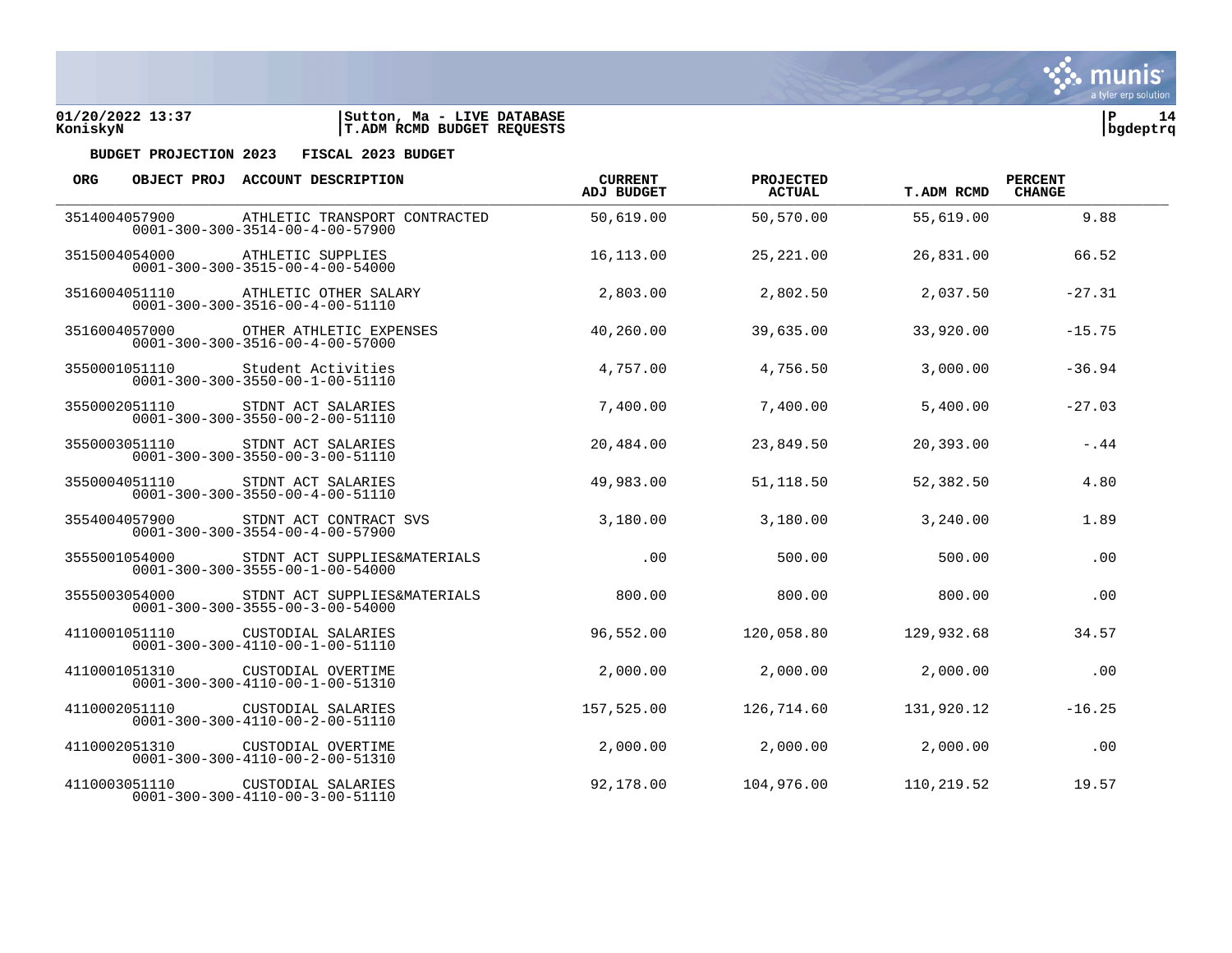

| ORG. |               | OBJECT PROJ ACCOUNT DESCRIPTION                                               | <b>CURRENT</b><br><b>ADJ BUDGET</b> | PROJECTED<br><b>ACTUAL</b> | <b>T.ADM RCMD</b> | <b>PERCENT</b><br><b>CHANGE</b> |  |
|------|---------------|-------------------------------------------------------------------------------|-------------------------------------|----------------------------|-------------------|---------------------------------|--|
|      | 4110003051310 | CUSTODIAL OVERTIME<br>$0001 - 300 - 300 - 4110 - 00 - 3 - 00 - 51310$         | 2,000.00                            | 2,000.00                   | 2,000.00          | .00                             |  |
|      | 4110004051110 | CUSTODIAL SALARIES<br>$0001 - 300 - 300 - 4110 - 00 - 4 - 00 - 51110$         | 141,628.00                          | 121,463.60                 | 126,439.68        | $-10.72$                        |  |
|      | 4110004051310 | CUSTODIAL OVERTIME<br>$0001 - 300 - 300 - 4110 - 00 - 4 - 00 - 51310$         | 2,000.00                            | 2,000.00                   | 2,000.00          | .00                             |  |
|      | 4113001051110 | CUSTODIAL - SUBS<br>$0001 - 300 - 300 - 4113 - 00 - 1 - 00 - 51110$           | 2,000.00                            | 2,000.00                   | 2,000.00          | .00                             |  |
|      | 4113001051120 | CUSTODIAL SEASONAL SALARY<br>$0001 - 300 - 300 - 4113 - 00 - 1 - 00 - 51120$  | 1,800.00                            | 1,800.00                   | 1,800.00          | .00                             |  |
|      | 4113002051110 | CUSTODIAL SUBS<br>$0001 - 300 - 300 - 4113 - 00 - 2 - 00 - 51110$             | 2,000.00                            | 2,000.00                   | 2,000.00          | .00                             |  |
|      | 4113002051120 | CUSTODIAL SEASONAL SALARY<br>$0001 - 300 - 300 - 4113 - 00 - 2 - 00 - 51120$  | 1,800.00                            | 1,800.00                   | 1,800.00          | .00                             |  |
|      | 4113003051110 | CUSTODIAL SUBS<br>$0001 - 300 - 300 - 4113 - 00 - 3 - 00 - 51110$             | 2,000.00                            | 2,000.00                   | 2,000.00          | .00                             |  |
|      | 4113003051120 | CUSTODIAL SEASONAL SALARY<br>$0001 - 300 - 300 - 4113 - 00 - 3 - 00 - 51120$  | 1,800.00                            | 1,800.00                   | 1,800.00          | .00                             |  |
|      | 4113004051110 | CUSTODIAL SUBS<br>$0001 - 300 - 300 - 4113 - 00 - 4 - 00 - 51110$             | 2,000.00                            | 2,000.00                   | 2,000.00          | .00                             |  |
|      | 4113004051120 | CUSTODIAL SEASONAL SALARY<br>$0001 - 300 - 300 - 4113 - 00 - 4 - 00 - 51120$  | 1,800.00                            | 1,800.00                   | 1,800.00          | .00                             |  |
|      | 4118001054000 | CUSTODIAL GENERAL SUPPLIES<br>$0001 - 300 - 300 - 4118 - 00 - 1 - 00 - 54000$ | 14,547.00                           | 14,546.63                  | 15,246.00         | 4.81                            |  |
|      | 4118002054000 | CUSTODIAL SUPPLIES<br>$0001 - 300 - 300 - 4118 - 00 - 2 - 00 - 54000$         | 16,533.00                           | 16,533.63                  | 17,143.67         | 3.69                            |  |
|      | 4118003054000 | CUSTODIAL SUPPLIES<br>$0001 - 300 - 300 - 4118 - 00 - 3 - 00 - 54000$         | 15,796.00                           | 15,796.63                  | 16,562.00         | 4.85                            |  |
|      | 4118004054000 | CUSTODIAL SUPPLIES<br>$0001 - 300 - 300 - 4118 - 00 - 4 - 00 - 54000$         | 15,794.00                           | 15,794.63                  | 16,562.00         | 4.86                            |  |
|      | 4125001052110 | HEATING FUEL SCHOOLS<br>$0001 - 300 - 300 - 4125 - 00 - 1 - 00 - 52110$       | 40,185.00                           | 51,685.00                  | 49,435.00         | 23.02                           |  |

**∵ munis** a tyler erp solution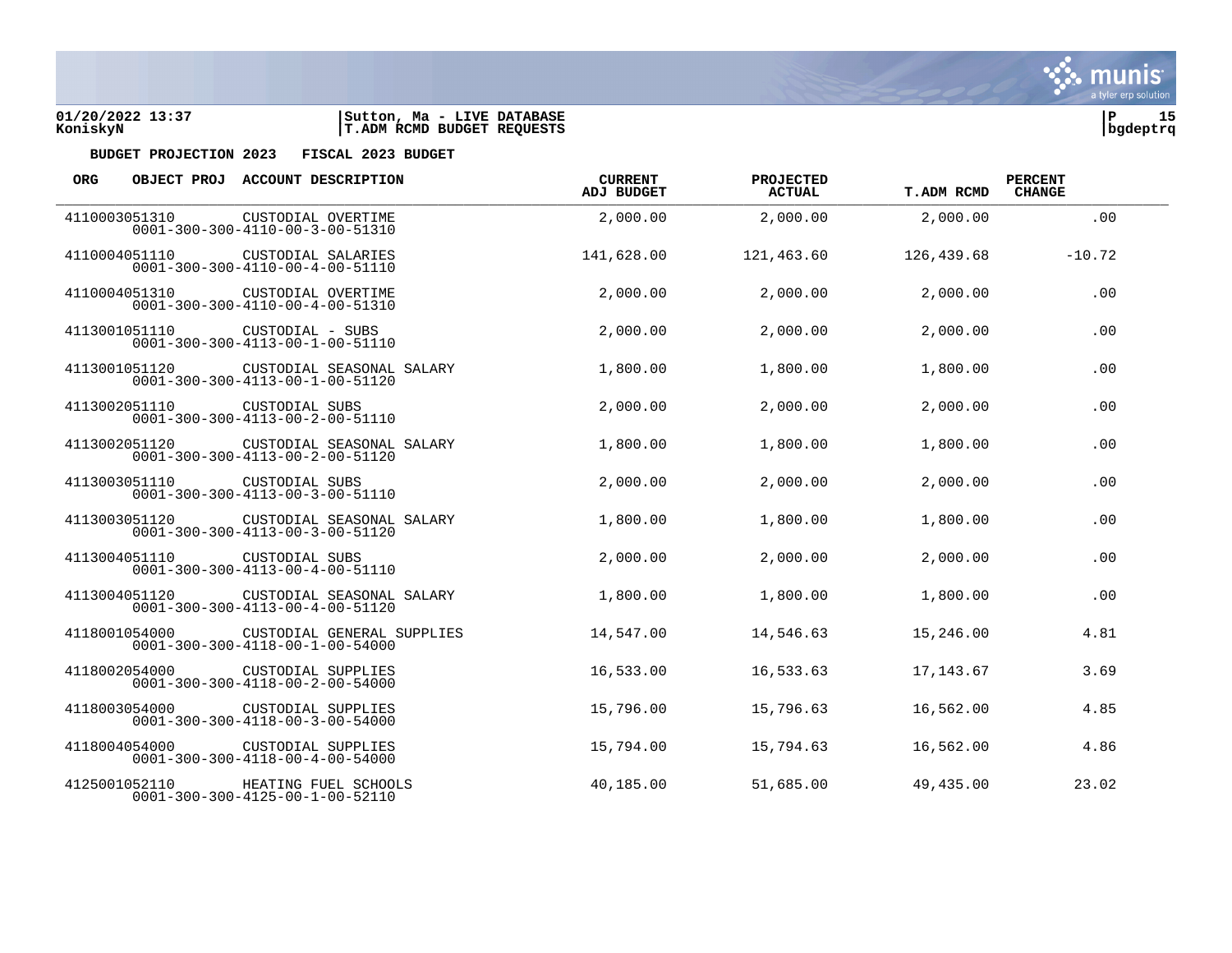



| <b>ORG</b> |               | OBJECT PROJ ACCOUNT DESCRIPTION                                                  | <b>CURRENT</b><br><b>ADJ BUDGET</b> | <b>PROJECTED</b><br>ACTUAL | <b>T.ADM RCMD</b> | <b>PERCENT</b><br><b>CHANGE</b> |  |
|------------|---------------|----------------------------------------------------------------------------------|-------------------------------------|----------------------------|-------------------|---------------------------------|--|
|            | 4125002052110 | HEATING FUEL SCHOOLS<br>$0001 - 300 - 300 - 4125 - 00 - 2 - 00 - 52110$          | 40,185.00                           | 51,685.00                  | 49,435.00         | 23.02                           |  |
|            | 4125003052110 | HEATING FUEL SCHOOLS<br>$0001 - 300 - 300 - 4125 - 00 - 3 - 00 - 52110$          | 32,535.00                           | 43,090.00                  | 43,185.00         | 32.73                           |  |
|            | 4125004052110 | HEATING FUEL SCHOOLS<br>$0001 - 300 - 300 - 4125 - 00 - 4 - 00 - 52110$          | 32,535.00                           | 43,090.00                  | 43,185.00         | 32.73                           |  |
|            | 4131001053400 | TELEPHONE - REGULAR<br>$0001 - 300 - 300 - 4131 - 00 - 1 - 00 - 53400$           | 3,000.00                            | 3,000.00                   | 3,000.00          | .00                             |  |
|            | 4131002053400 | TELEPHONE - REGULAR<br>$0001 - 300 - 300 - 4131 - 00 - 2 - 00 - 53400$           | 3,000.00                            | 3,000.00                   | 3,000.00          | .00                             |  |
|            | 4131003053400 | TELEPHONE - REGULAR<br>$0001 - 300 - 300 - 4131 - 00 - 3 - 00 - 53400$           | 3,000.00                            | 3,000.00                   | 3,000.00          | .00                             |  |
|            | 4131004053400 | TELEPHONE - REGULAR<br>$0001 - 300 - 300 - 4131 - 00 - 4 - 00 - 53400$           | 3,000.00                            | 3,000.00                   | 3,000.00          | .00                             |  |
|            | 4131005053400 | TELEPHONE - REGULAR<br>$0001 - 300 - 300 - 4131 - 00 - 5 - 00 - 53400$           | 600.00                              | 600.00                     | 600.00            | .00                             |  |
|            | 4133001053415 | ELECTRICITY<br>$0001 - 300 - 300 - 4133 - 00 - 1 - 00 - 53415$                   | .00                                 | .00                        | 25,000.00         | .00                             |  |
|            | 4133002053415 | ELECTRICITY<br>$0001 - 300 - 300 - 4133 - 00 - 2 - 00 - 53415$                   | .00                                 | .00                        | 25,000.00         | .00                             |  |
|            | 4133003053415 | ELECTRICITY<br>$0001 - 300 - 300 - 4133 - 00 - 3 - 00 - 53415$                   | 56,220.00                           | 65,000.00                  | 60,000.00         | 6.72                            |  |
|            | 4133004053415 | ELECTRICITY<br>$0001 - 300 - 300 - 4133 - 00 - 4 - 00 - 53415$                   | 56,220.00                           | 65,000.00                  | 60,000.00         | 6.72                            |  |
|            | 4133005053415 | ELECTRICITY<br>$0001 - 300 - 300 - 4133 - 00 - 5 - 00 - 53415$                   | 24,560.00                           | 24,000.00                  | 24,000.00         | $-2.28$                         |  |
|            | 4134001053415 | WATER TMT PILAN CONTRACT SERV<br>$0001 - 300 - 300 - 4134 - 00 - 1 - 00 - 53415$ | 6,917.00                            | 6,366.78                   | 7,136.28          | 3.17                            |  |
|            | 4134001057000 | WATER TREATMENT PLANT REPAIRS<br>$0001 - 300 - 300 - 4134 - 00 - 1 - 00 - 57000$ | 3,000.00                            | 3,000.00                   | 4,500.00          | 50.00                           |  |
|            | 4134002053415 | WATER TMT PLANT CONT SERVICES<br>$0001 - 300 - 300 - 4134 - 00 - 2 - 00 - 53415$ | 6,917.00                            | 6,366.78                   | 7,136.28          | 3.17                            |  |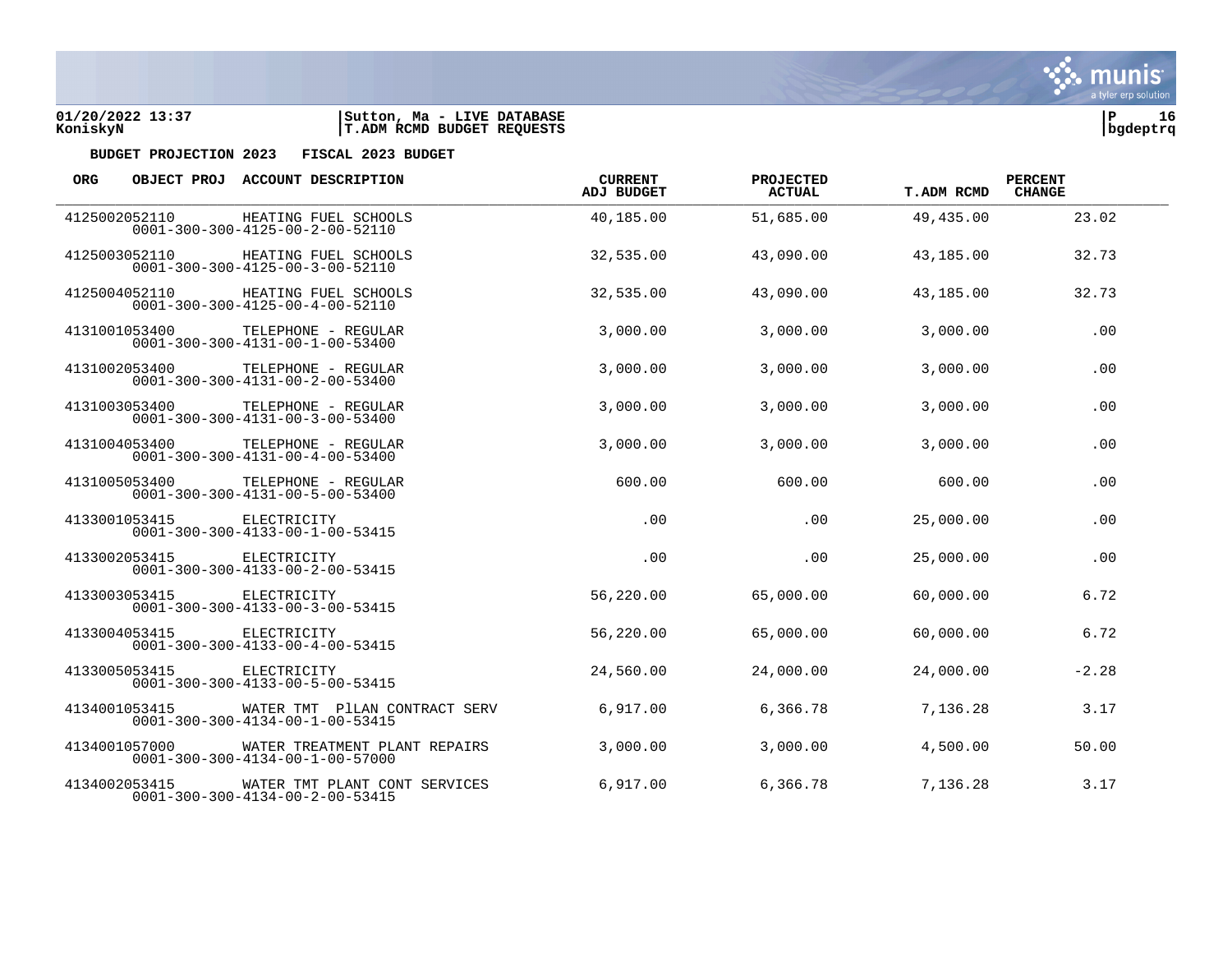

| ORG |               | OBJECT PROJ ACCOUNT DESCRIPTION                                                  | <b>CURRENT</b><br>ADJ BUDGET | <b>PROJECTED</b><br>ACTUAL | <b>T.ADM RCMD</b> | <b>PERCENT</b><br><b>CHANGE</b> |  |
|-----|---------------|----------------------------------------------------------------------------------|------------------------------|----------------------------|-------------------|---------------------------------|--|
|     | 4134002057000 | WATER TREATMENT PLANT REPAIRS<br>$0001 - 300 - 300 - 4134 - 00 - 2 - 00 - 57000$ | 3,000.00                     | 3,000.00                   | 4,500.00          | 50.00                           |  |
|     | 4134003053415 | WATER TMT PLANT CONT SERVICES<br>$0001 - 300 - 300 - 4134 - 00 - 3 - 00 - 53415$ | 6,917.00                     | 6,366.78                   | 7,136.28          | 3.17                            |  |
|     | 4134003057000 | WATER TREATMENT PLANT REPAIRS<br>$0001 - 300 - 300 - 4134 - 00 - 3 - 00 - 57000$ | 3,000.00                     | 3,000.00                   | 4,500.00          | 50.00                           |  |
|     | 4134004053415 | WATER TMT PLANT CONT SERVICES<br>$0001 - 300 - 300 - 4134 - 00 - 4 - 00 - 53415$ | 6,917.00                     | 6,366.78                   | 7,136.28          | 3.17                            |  |
|     | 4134004057000 | WATER TREATMENT PLANT REPAIRS<br>$0001 - 300 - 300 - 4134 - 00 - 4 - 00 - 57000$ | 3,250.00                     | 3,250.00                   | 4,750.00          | 46.15                           |  |
|     | 4135001053415 | TRASH REMOVAL<br>$0001 - 300 - 300 - 4135 - 00 - 1 - 00 - 53415$                 | 3,339,00                     | 3,570.00                   | 3,539.17          | 5.99                            |  |
|     | 4135002053415 | TRASH REMOVAL<br>$0001 - 300 - 300 - 4135 - 00 - 2 - 00 - 53415$                 | 3,339.00                     | 3,570.00                   | 3,539.17          | 5.99                            |  |
|     | 4135003053415 | TRASH REMOVAL<br>$0001 - 300 - 300 - 4135 - 00 - 3 - 00 - 53415$                 | 3,339.00                     | 3,570.00                   | 3,539.17          | 5.99                            |  |
|     | 4135004053415 | TRASH REMOVAL<br>$0001 - 300 - 300 - 4135 - 00 - 4 - 00 - 53415$                 | 3,339.00                     | 3,570.00                   | 3,539.17          | 5.99                            |  |
|     | 4136001053415 | WASTEWATER TREATMENT PLANT<br>$0001 - 300 - 300 - 4136 - 00 - 1 - 00 - 53415$    | 18,674.00                    | 18,397.82                  | 19,234.00         | 3.00                            |  |
|     | 4136001057000 | <b>WWTP REPAIRS</b><br>$0001 - 300 - 300 - 4136 - 00 - 1 - 00 - 57000$           | 8,900.00                     | 8,900.00                   | 8,900.00          | .00                             |  |
|     | 4136002053415 | WASTEWATER TREATMENT PLANT<br>$0001 - 300 - 300 - 4136 - 00 - 2 - 00 - 53415$    | 18,674.00                    | 18,397.82                  | 19,234.00         | 3.00                            |  |
|     | 4136002057000 | WWTP REPAIRS<br>$0001 - 300 - 300 - 4136 - 00 - 2 - 00 - 57000$                  | 8,900.00                     | 8,900.00                   | 8,900.00          | .00                             |  |
|     | 4136003053415 | WASTEWATER TREATMENT PLANT<br>$0001 - 300 - 300 - 4136 - 00 - 3 - 00 - 53415$    | 18,674.00                    | 18,397.82                  | 19,234.00         | 3.00                            |  |
|     | 4136003057000 | WWTP REPAIRS<br>$0001 - 300 - 300 - 4136 - 00 - 3 - 00 - 57000$                  | 8,900.00                     | 8,900.00                   | 8,900.00          | .00                             |  |
|     | 4136004053415 | WASTEWATER TREATMENT PLANT<br>$0001 - 300 - 300 - 4136 - 00 - 4 - 00 - 53415$    | 18,674.00                    | 18,397.82                  | 19,234.00         | 3.00                            |  |

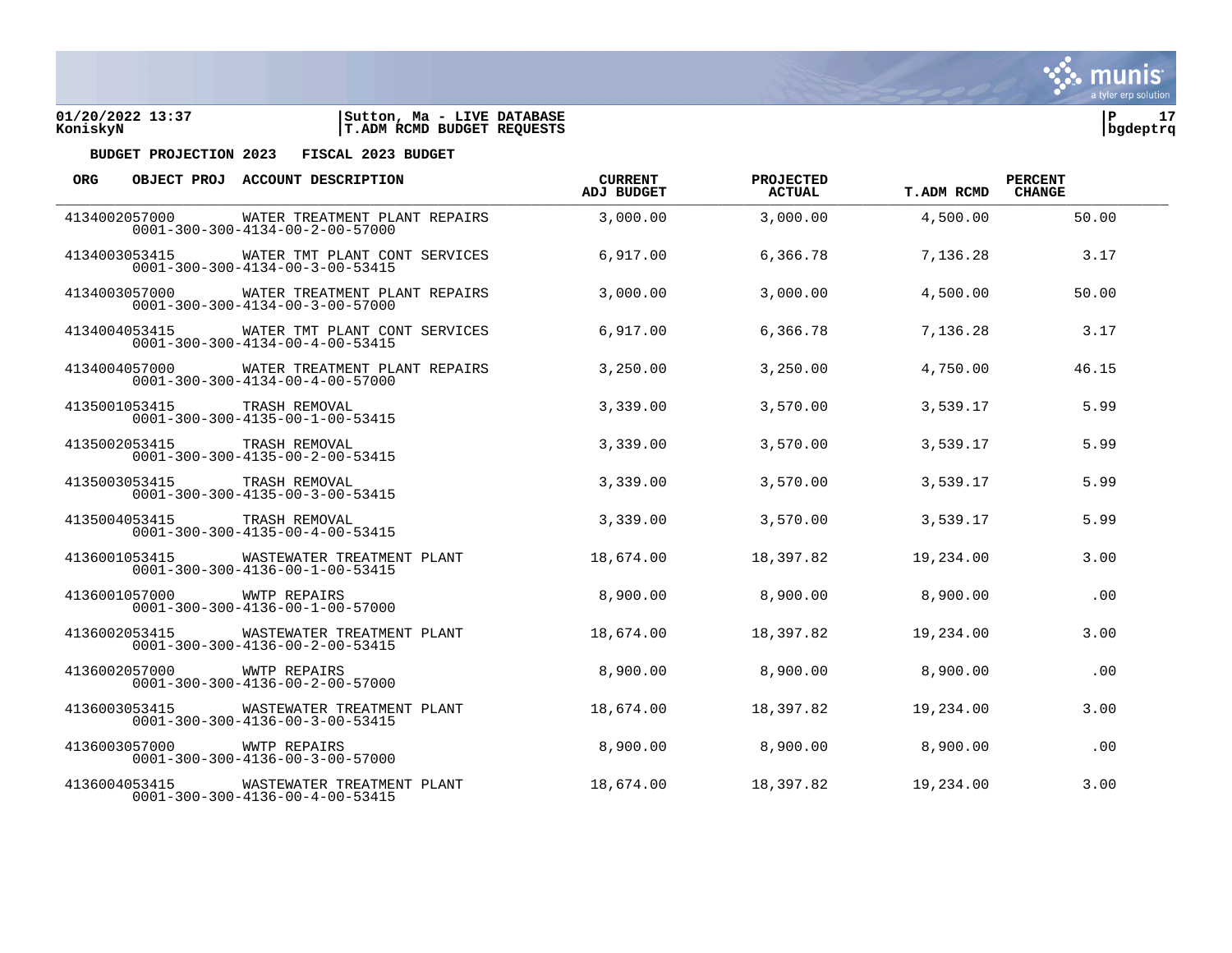

| ORG |               | OBJECT PROJ ACCOUNT DESCRIPTION                                                                 | <b>CURRENT</b><br>ADJ BUDGET | <b>PROJECTED</b><br>ACTUAL | <b>T.ADM RCMD</b> | <b>PERCENT</b><br><b>CHANGE</b> |  |
|-----|---------------|-------------------------------------------------------------------------------------------------|------------------------------|----------------------------|-------------------|---------------------------------|--|
|     | 4136004057000 | WWTP REPAIRS<br>$0001 - 300 - 300 - 4136 - 00 - 4 - 00 - 57000$                                 | 8,900.00                     | 8,900.00                   | 8,900.00          | .00                             |  |
|     | 4211005051110 | MAINTENANCE OF GROUNDS SALARY<br>$0001 - 300 - 300 - 4211 - 00 - 5 - 00 - 51110$                | 40,560.00                    | 44,595.20                  | 43,876.56         | 8.18                            |  |
|     | 4211005051310 | MAINTENANCE GROUNDS OVERTIME<br>$0001 - 300 - 300 - 4211 - 00 - 5 - 00 - 51310$                 | 650.00                       | 650.00                     | 650.00            | .00                             |  |
|     |               | 4213005051120 GROUNDS OTHE - SEASONAL SALARY<br>$0001 - 300 - 300 - 4213 - 00 - 5 - 00 - 51120$ | 2,500.00                     | 2,500.00                   | 2,500.00          | .00                             |  |
|     | 4215005054000 | MAINT OF GRNDS SUPPLIES&MAINT<br>$0001 - 300 - 300 - 4215 - 00 - 5 - 00 - 54000$                | 13,800.00                    | 13,850.00                  | 3,800.00          | $-72.46$                        |  |
|     | 4221001051110 | MAINT OF BLDGS SALARY<br>$0001 - 300 - 300 - 4221 - 00 - 1 - 00 - 51110$                        | 35,181.00                    | 34,349.53                  | 36, 329.05        | 3.26                            |  |
|     | 4221002051110 | MAINT OF BLDGS SALARY<br>$0001 - 300 - 300 - 4221 - 00 - 2 - 00 - 51110$                        | 35,181.00                    | 34, 349.53                 | 36, 329.05        | 3.26                            |  |
|     |               | 4221003051110 MAINT OF BLDGS SALARY<br>$0001 - 300 - 300 - 4221 - 00 - 3 - 00 - 51110$          | 35,181.00                    | 34, 349.53                 | 36, 329.05        | 3.26                            |  |
|     |               | 4221004051110 MAINT OF BLDGS SALARY<br>$0001 - 300 - 300 - 4221 - 00 - 4 - 00 - 51110$          | 35,181.00                    | 34,349.53                  | 36,329.05         | 3.26                            |  |
|     | 4223001051110 | MAINT BUILDING SUPPORT<br>$0001 - 300 - 300 - 4223 - 00 - 1 - 00 - 51110$                       | 1,000.00                     | 1,000.00                   | 1,375.00          | 37.50                           |  |
|     | 4223002051110 | MAINT BUILDING SUPPORT<br>$0001 - 300 - 300 - 4223 - 00 - 2 - 00 - 51110$                       | 1,000.00                     | 1,000.00                   | 1,375.00          | 37.50                           |  |
|     |               | 4223003051110 MAINTENANCE BUILDING SUPPORT<br>$0001 - 300 - 300 - 4223 - 00 - 3 - 00 - 51110$   | 1,000.00                     | 1,000.00                   | 1,375.00          | 37.50                           |  |
|     | 4223004051110 | MAINT BUILDING SUPPORT<br>$0001 - 300 - 300 - 4223 - 00 - 4 - 00 - 51110$                       | 1,000.00                     | 1,000.00                   | 1,375.00          | 37.50                           |  |
|     | 4224001057900 | BUILDING CONTRACT SVS<br>$0001 - 300 - 300 - 4224 - 00 - 1 - 00 - 57900$                        | 17,726.00                    | 19,270.00                  | 17,926.00         | 1.13                            |  |
|     | 4224002057900 | BUILDING CONTRACT SVS<br>$0001 - 300 - 300 - 4224 - 00 - 2 - 00 - 57900$                        | 18,426.00                    | 17,370.00                  | 18,626.00         | 1.09                            |  |
|     |               | 4224003057900 BUILDING CONTRACT SVS<br>$0001 - 300 - 300 - 4224 - 00 - 3 - 00 - 57900$          | 15,020.00                    | 13,998.00                  | 15,653.00         | 4.21                            |  |

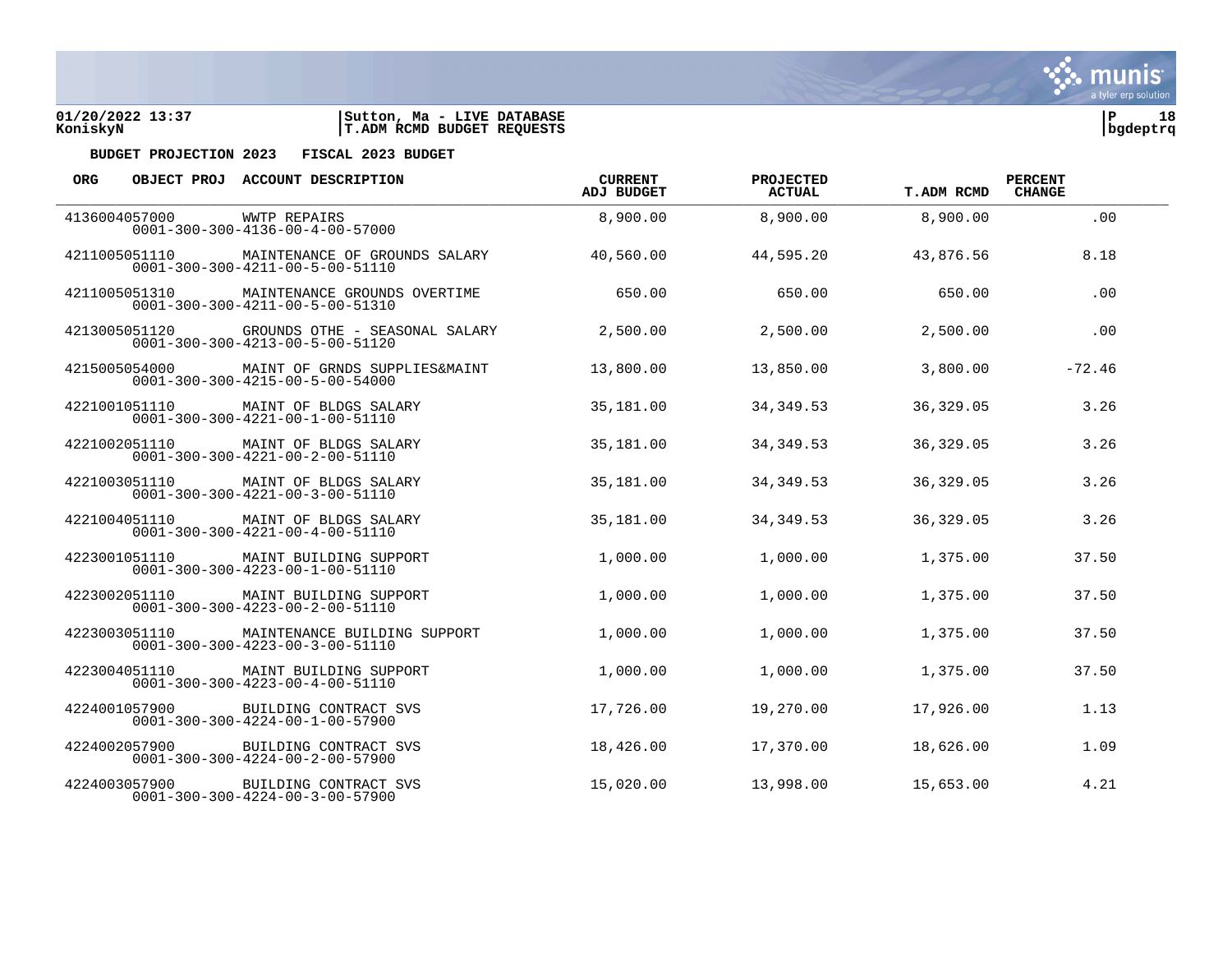

| ORG. |               | OBJECT PROJ ACCOUNT DESCRIPTION                                                   | <b>CURRENT</b><br>ADJ BUDGET | PROJECTED<br>ACTUAL | <b>T.ADM RCMD</b> | <b>PERCENT</b><br><b>CHANGE</b> |  |
|------|---------------|-----------------------------------------------------------------------------------|------------------------------|---------------------|-------------------|---------------------------------|--|
|      | 4224004057900 | BUILDING CONTRACT SVS<br>$0001 - 300 - 300 - 4224 - 00 - 4 - 00 - 57900$          | 14,520.00                    | 14,368.00           | 15,153.00         | 4.36                            |  |
|      | 4225001054000 | BUILDING SUPPLIES&MATERIALS<br>$0001 - 300 - 300 - 4225 - 00 - 1 - 00 - 54000$    | 11,000.00                    | 10,000.00           | 11,000.00         | .00                             |  |
|      | 4225002054000 | BUILDING SUPPLIES&MATERIALS<br>$0001 - 300 - 300 - 4225 - 00 - 2 - 00 - 54000$    | 11,000.00                    | 10,000.00           | 11,000.00         | .00                             |  |
|      | 4225003054000 | BUILDING SUPPLIES&MATERIALS<br>$0001 - 300 - 300 - 4225 - 00 - 3 - 00 - 54000$    | 10,000.00                    | 10,000.00           | 10,000.00         | .00                             |  |
|      | 4225004054000 | BUILDING SUPPLIES&MATERIALS<br>$0001 - 300 - 300 - 4225 - 00 - 4 - 00 - 54000$    | 10,000.00                    | 10,000.00           | 10,000.00         | .00                             |  |
|      | 4226001057000 | BUILDING OTHER REPAIR EXPENSES<br>$0001 - 300 - 300 - 4226 - 00 - 1 - 00 - 57000$ | 19,063.00                    | 29,062.50           | 16,613.00         | $-12.85$                        |  |
|      | 4226002057000 | BUILDING OTHER REPAIR EXPENSES<br>$0001 - 300 - 300 - 4226 - 00 - 2 - 00 - 57000$ | 25,063.00                    | 25,062.50           | 20,813.00         | $-16.96$                        |  |
|      | 4226003057000 | BUILDING OTHER REPAIR EXPENSES<br>$0001 - 300 - 300 - 4226 - 00 - 3 - 00 - 57000$ | 16,613.00                    | 16,512.50           | 18,712.50         | 12.64                           |  |
|      | 4226004057000 | BUILDING OTHER REPAIR EXPENSES<br>$0001 - 300 - 300 - 4226 - 00 - 4 - 00 - 57000$ | 20,813.00                    | 20,712.50           | 23,912.50         | 14.89                           |  |
|      | 4401005051110 | NETWORK ADMINISTRATOR SALARY<br>$0001 - 300 - 300 - 4401 - 00 - 5 - 00 - 51110$   | 80,213.00                    | 78,637.10           | 81,817.26         | 2.00                            |  |
|      | 4404005051110 | SALARY<br>$0001 - 300 - 300 - 4404 - 00 - 5 - 00 - 51110$                         | 105,686.71                   | 80,578.45           | 110,696.05        | 4.74                            |  |
|      | 4451005057900 | CONTRACT SERVICES<br>$0001 - 300 - 300 - 4451 - 00 - 5 - 00 - 57900$              | 84,190.00                    | 79,480.00           | 89,925.00         | 6.81                            |  |
|      | 5100005051381 | EMP RET, PER, SICK BUY BACK<br>$0001 - 300 - 300 - 5100 - 00 - 5 - 00 - 51381$    | 11,000.00                    | 11,000.00           | .00               | $-100.00$                       |  |
|      | 9100005054208 | PAYMENTS OUT<br>$0001 - 300 - 300 - 9100 - 00 - 5 - 00 - 54208$                   | 10,500.00                    | 9,900.00            | 10,500.00         | .00                             |  |
|      | 9100350554208 | MA SCHOOLS PAYMENTS OUT<br>$0001 - 300 - 350 - 9100 - 00 - 5 - 00 - 54208$        | 62,322.80                    | .00                 | 140,887.99        | 126.06                          |  |
|      | 9300350554208 | NON-PUBLIC PAYMENTS OUT<br>$0001 - 300 - 350 - 9300 - 00 - 5 - 00 - 54208$        | .00                          | 24,489.12           | 34,000.00         | .00.                            |  |

S. munis a tyler erp solution